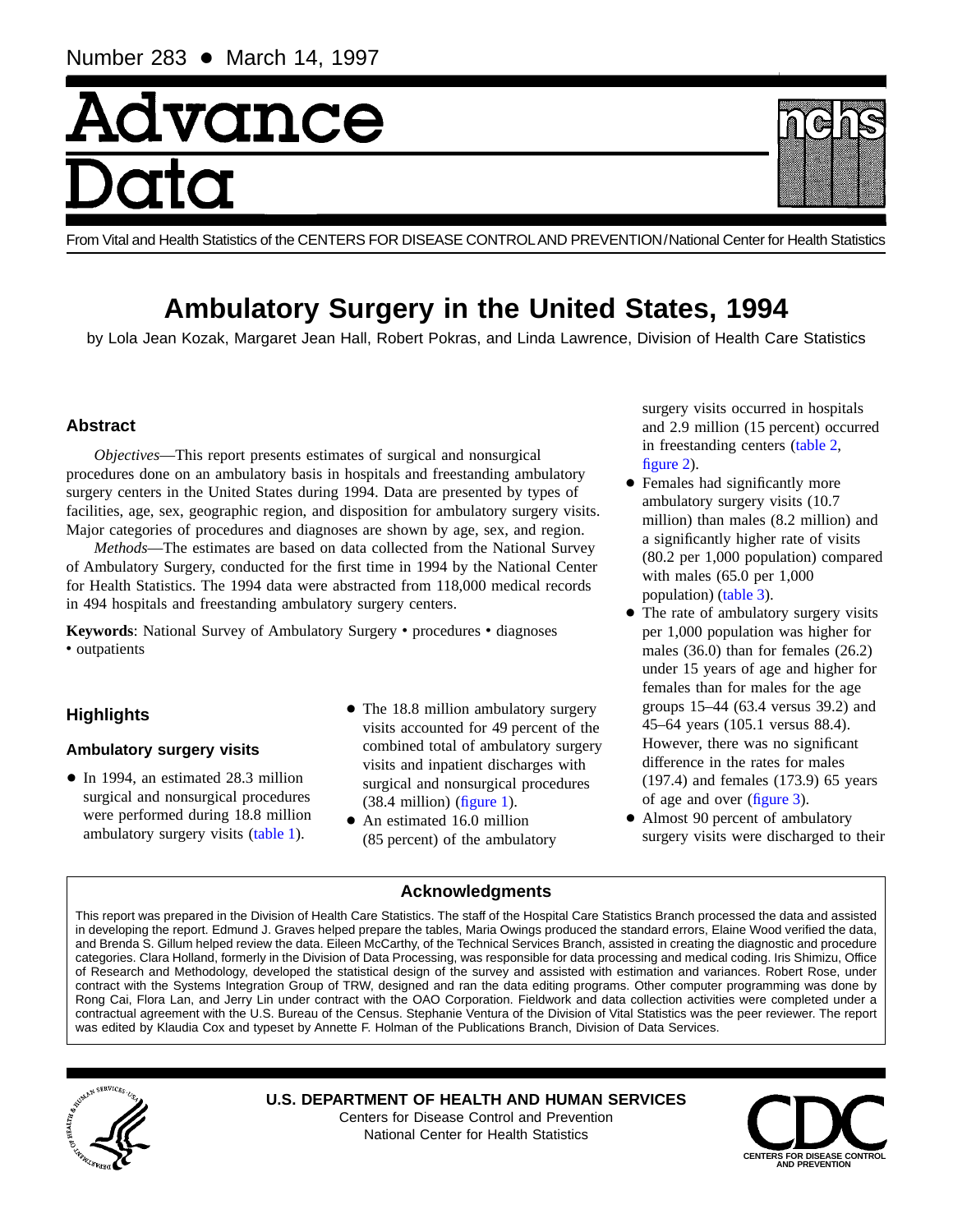<span id="page-1-0"></span>**Table 1. Number and rate of visits or discharges and procedures by type of patient: United States, 1994**

|                                                                | Total    |                   |          | Ambulatory <sup>1</sup> | Inpatient |                   |
|----------------------------------------------------------------|----------|-------------------|----------|-------------------------|-----------|-------------------|
| Utilization measure                                            | Estimate | Standard<br>error | Estimate | Standard<br>error       | Estimate  | Standard<br>error |
| Number of visits or discharges in thousands <sup>3</sup>       | 38.436   | 1,051             | 18.850   | 806                     | 19.587    | 674               |
| Rate of visits or discharges per 1,000 population <sup>3</sup> | 148.4    | 4.0               | 72.8     | 3.1                     | 75.6      | 2.6               |
|                                                                | 68,989   | 2.043             | 28.278   | 1.210                   | 40.710    | 1.646             |
|                                                                | 266.4    | 7.9               | 109.2    | 4.7                     | 157.2     | 6.4               |

<sup>1</sup>Data from the 1994 National Survey of Ambulatory Surgery.

<sup>2</sup>Data from the 1994 National Hospital Discharge Survey.

<sup>3</sup>Ambulatory surgery visits or discharges of hospital inpatients with procedures.



**Figure 1. Utilization measures for ambulatory surgery visits and discharges of hospital inpatients with procedures: United States, 1994**

customary residence, but 3.1 percent went to observation status and 1.6 percent were admitted to hospitals as inpatients [\(table 4\)](#page-4-0).

### **Ambulatory procedures**

- Four procedures were performed more than a million times on ambulatory patients: extraction of lens (1,989,000), endoscopy of large intestine (1,836,000), insertion of prosthetic lens (1,575,000), and endoscopy of small intestine (1,242,000) [\(figure 4,](#page-5-0) [table 5](#page-6-0) ).
- Females had higher rates per 10,000 population than males for ambulatory procedures such as release of carpal tunnel (17.2 versus 9.4), operations on eyelids (10.3 versus 7.1), extraction (94.0 versus 58.7) and insertion (74.1 versus 46.8) of lens, laparoscopy (27.2 versus 2.4), laparoscopic cholecystectomy (12.0 versus 2.9), and excision and repair of bunion and other toe deformity (16.0 versus 2.4) [\(tables 6](#page-7-0) and [7\)](#page-8-0).
- $\bullet$  Males had higher rates per 10,000 population than females for

ambulatory procedures such as myringotomy with insertion of tube (27.0 versus 17.9), adenoidectomy without tonsillectomy (7.6 versus 4.2), bronchoscopy (7.4 versus 5.0), cardiac catheterization (15.7 versus 9.4), repair of inguinal hernia (35.9 versus 3.7), cystoscopy (37.6 versus 23.4), reduction of fracture (9.3 versus 5.6), arthroscopy of knee (27.1 versus 17.1), excision of semilunar cartilage of knee (19.4 versus 10.8), and replacement or other repair of knee (8.9 versus 5.9).

- Ambulatory procedures performed more than 100,000 times on children under 15 years old included myringotomy (556,000), tonsillectomy (263,000), adenoidectomy without tonsillectomy (142,000), and operations on teeth, gums, and alveoli (159,000).
- + A variety of ambulatory procedures were performed more than 300,000 times on persons 15–44 years of age: dilation and curettage of uterus (386,000), endoscopy of large intestine (349,000), excision or destruction of lesion or tissue of skin and subcutaneous tissue (342,000), arthroscopy of knee (326,000), laparoscopy (321,000), endoscopy of small intestine (315,000), and bilateral destruction or occlusion of fallopian tubes (314,000).

#### **Table 2. Number and rate of ambulatory surgery visits and procedures, by type of facility: United States, 1994**

|                                                                                 |          | All facilities    |          | Hospitals         |          | Freestanding centers |
|---------------------------------------------------------------------------------|----------|-------------------|----------|-------------------|----------|----------------------|
| Utilization measure                                                             | Estimate | Standard<br>error | Estimate | Standard<br>error | Estimate | Standard<br>error    |
|                                                                                 | 18.850   | 806               | 15.973   | 742               | 2.877    | 245                  |
| Rate of visits per 1,000 population $\ldots \ldots \ldots \ldots \ldots \ldots$ | 72.8     | 3.1               | 61.7     | 2.9               | 11.1     | 0.9                  |
|                                                                                 | 28.278   | 1.210             | 23.969   | 1.116             | 4.309    | 380                  |
| Rate of procedures per 1,000 population                                         | 109.2    | 4.7               | 92.6     | 4.3               | 16.6     | 1.5                  |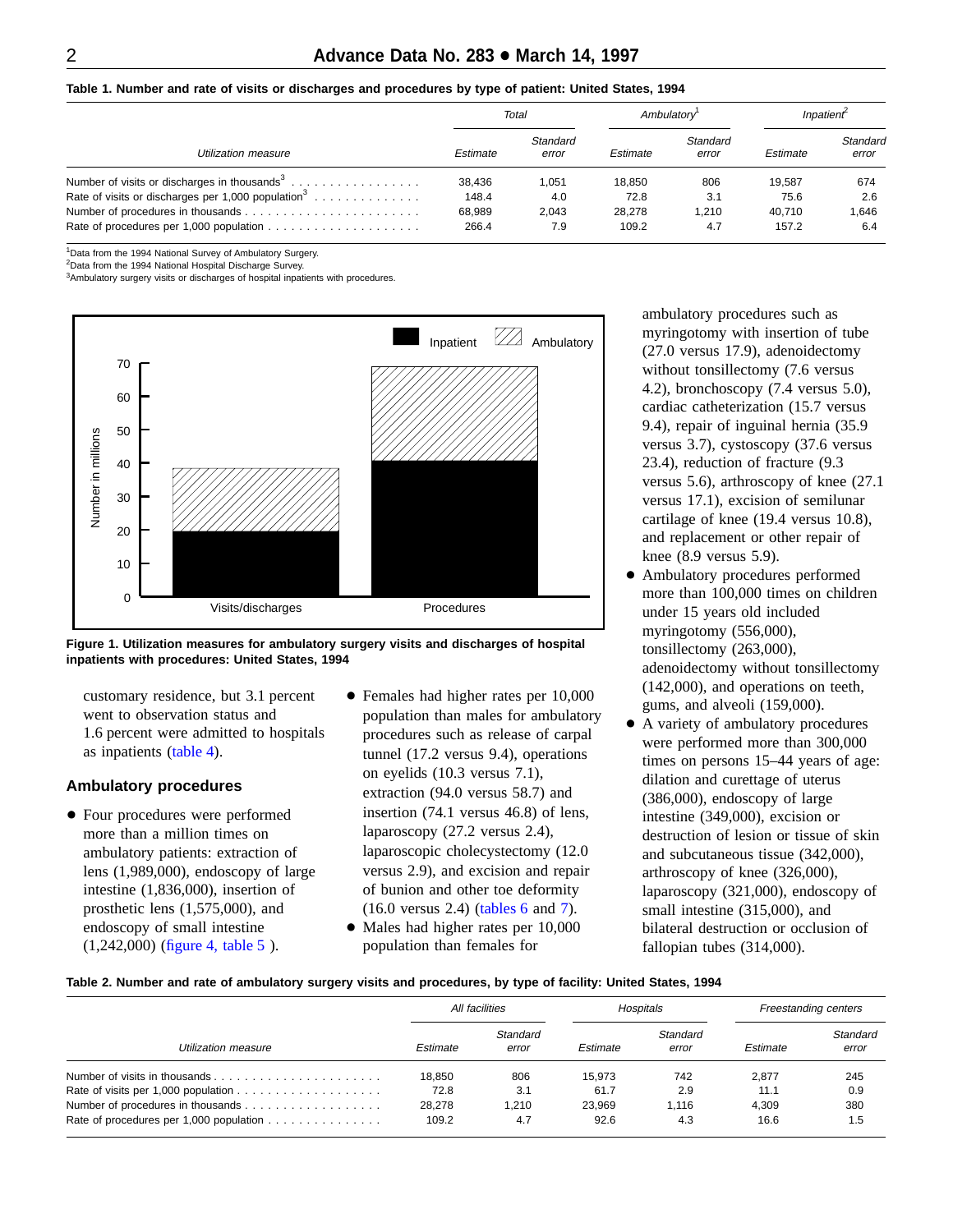<span id="page-2-0"></span>

**Figure 2. Percent distribution of ambulatory surgery visits by type of facility: United States, 1994**

- $\bullet$  For persons 45–64 years of age, endoscopy of large intestine (661,000) and endoscopy of small intestine (418,000) were frequent ambulatory procedures.
- + Common ambulatory procedures for persons 65 years of age and over were extraction of lens (1,658,000), insertion of prosthetic lens (1,305,000), endoscopy of large intestine (815,000), and endoscopy of small intestine (488,000).

# **Diagnoses for ambulatory surgery visits**

- Diagnoses for 500,000 or more ambulatory surgery visits included cataract (1,828,000); malignant neoplasms (830,000); benign neoplasms (1,009,000), especially benign neoplasms of colon (518,000); rheumatism (567,000); and otitis media and Eustachian tube disorders (526,000) [\(table 8\)](#page-9-0).
- + Rates of ambulatory surgery visits per 10,000 population were higher for females than for males for first-listed diagnoses of carpal tunnel syndrome (16.4 versus 9.2), glaucoma (6.6 versus 4.0), cataract (86.9 versus 53.4), gastritis and duodenitis (16.9 versus 11.3), cholelithiasis (10.6 versus 2.8), rheumatism (25.8 versus 17.7), acquired deformities of toe (8.7

versus 1.6), abdominal pain (6.7 versus 3.7), and visit for sterilization (21.3 versus 3.8) [\(tables 9](#page-10-0) and [10\)](#page-11-0).

• Rates of ambulatory surgery visits per 10,000 population were higher for males than for females for first-listed diagnoses of malignant neoplasm of skin (8.2 versus 5.8), benign neoplasm of colon (23.8 versus 16.3), otitis media and Eustachian tube disorders (24.4 versus 16.4), heart disease (14.5 versus 9.0), inguinal hernia (34.2 versus 3.5), calculus of kidney and ureter (7.6 versus 5.1), hematuria (5.7 versus 3.2), internal derangement of knee (8.8 versus 5.6), fractures (13.4 versus 8.2), and current tear of medial cartilage or meniscus of knee (11.9 versus 5.6).

# **Introduction**

This is the first report to present data from the National Survey of Ambulatory Surgery (NSAS). The NSAS was initiated by the National Center for Health Statistics in 1994 to gather and disseminate data about ambulatory surgery. For the NSAS, ambulatory surgery refers to surgical and nonsurgical procedures performed on an ambulatory (outpatient) basis in a hospital or freestanding center's general operating rooms, dedicated ambulatory surgery rooms, and other specialized

rooms, such as endoscopy units and cardiac catheterization labs.

Ambulatory surgery has been increasing in the United States since the early 1980's. Two major reasons for the increase are advances in medical technology and cost-containment initiatives. The medical advances include improvements in anesthesia, which enable patients to regain consciousness more quickly with fewer aftereffects, and better analgesics for relief of pain. In addition, minimally invasive and noninvasive procedures are being developed and performed with increasing frequency. Examples include laser surgery, laparoscopy, and endoscopy. These medical advances have made surgery less complex and risky (1).

At the same time, concern about rising health care costs led to changes in the Medicare program that encouraged the development of ambulatory surgery. In the early 1980's, the Medicare program was expanded to cover care in ambulatory surgery centers, and a prospective payment system based on diagnosis-related groups (DRG's) was adopted for hospital inpatient care that created strong financial incentives for hospitals to shift less complex surgery to outpatient settings. Many State Medicaid plans and private insurers followed the lead of the Medicare program and adopted similar policies (2).

As these changes went into effect, many types of surgeries formerly done only on inpatients increasingly were performed during ambulatory visits to hospitals. In addition, the number of freestanding ambulatory surgery centers grew from 239 in 1983 (3) to more than 1,800 in 1993 (4).

The National Hospital Discharge Survey (NHDS), which has been conducted by the National Center for Health Statistics every year since 1965, includes information on surgical and nonsurgical procedures performed in inpatient settings (5). Although NHDS remains a good source of data for procedures that can only be done on an inpatient basis, such as open-heart surgery or cesarean section, NHDS estimates have become incomplete for procedures that can be performed on an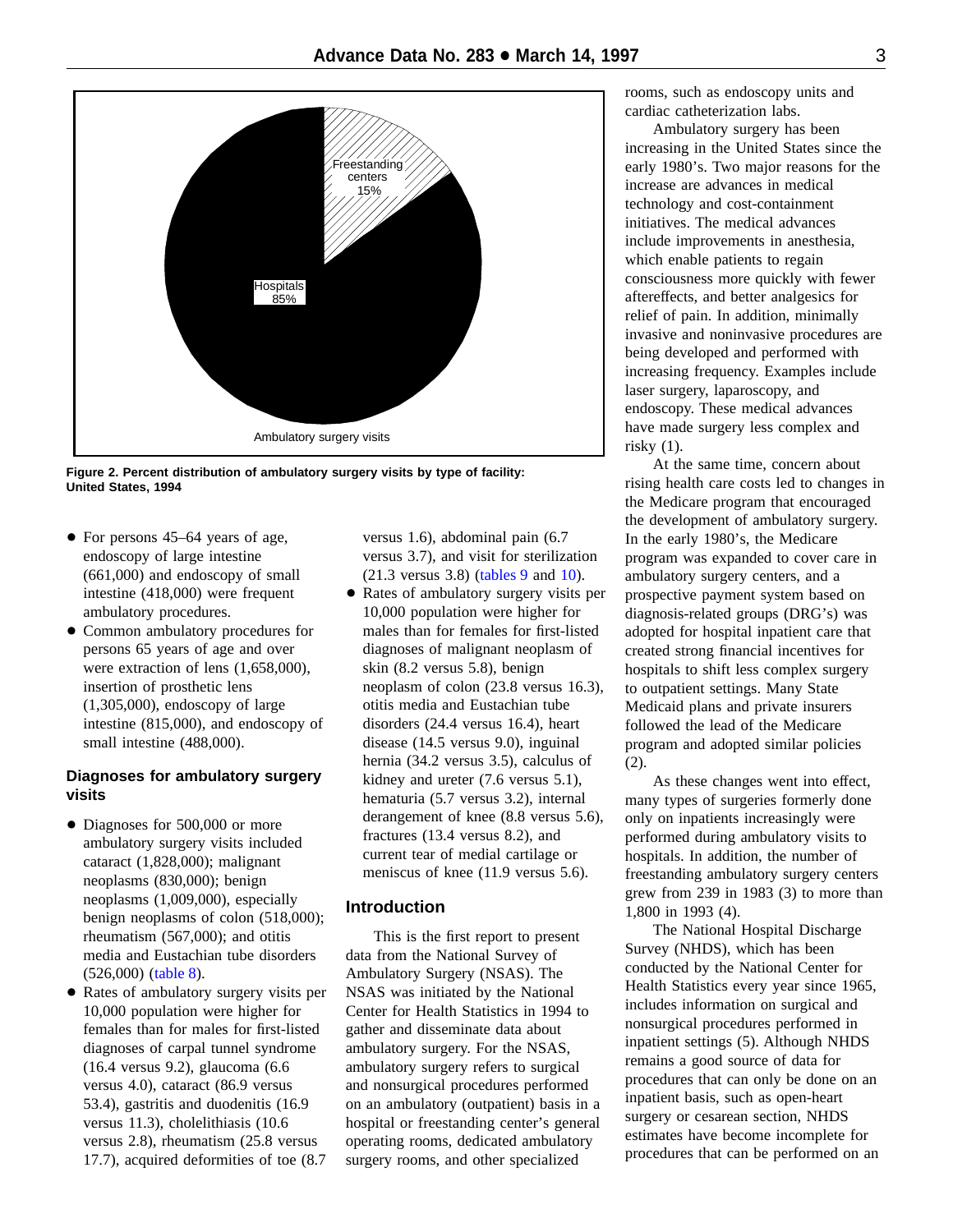<span id="page-3-0"></span>**Table 3. Number, percent distribution, and rate of ambulatory surgery visits by sex, age, and region: United States, 1994**

|                   |          | <b>Both sexes</b> |                           | Male                 |          | Female            |  |
|-------------------|----------|-------------------|---------------------------|----------------------|----------|-------------------|--|
| Age and region    | Estimate | Standard<br>error | Estimate                  | Standard<br>error    | Estimate | Standard<br>error |  |
|                   |          |                   | Number in thousands       |                      |          |                   |  |
|                   | 18,850   | 806               | 8,178                     | 362                  | 10,671   | 457               |  |
| Age               |          |                   |                           |                      |          |                   |  |
| Under 15 years    | 1,790    | 93                | 1,056                     | 57                   | 734      | 41                |  |
|                   | 6,040    | 271               | 2,292                     | 113                  | 3,748    | 171               |  |
| 45–64 years       | 4,936    | 231               | 2,170                     | 105                  | 2,766    | 132               |  |
| 65 years and over | 6,083    | 305               | 2,660                     | 137                  | 3,423    | 176               |  |
| Region            |          |                   |                           |                      |          |                   |  |
|                   | 4,233    | 378               | 1,846                     | 186                  | 2,386    | 197               |  |
|                   | 4,896    | 472               | 2,131                     | 213                  | 2,765    | 265               |  |
|                   | 6,251    | 449               | 2,654                     | 182                  | 3,597    | 274               |  |
|                   | 3,469    | 289               | 1,546                     | 136                  | 1,923    | 158               |  |
|                   |          |                   |                           | Percent distribution |          |                   |  |
|                   | 100.0    | $\ldots$          | 100.0                     | $\ldots$             | 100.0    | $\cdots$          |  |
| Age               |          |                   |                           |                      |          |                   |  |
|                   | 9.5      | 0.3               | 12.9                      | 0.4                  | 6.9      | 0.2               |  |
| 15–44 years       | 32.0     | 0.4               | 28.0                      | 0.6                  | 35.1     | 0.6               |  |
| 45–64 years       | 26.2     | 0.5               | 26.5                      | 0.5                  | 25.9     | 0.5               |  |
| 65 years and over | 32.3     | 0.8               | 32.5                      | 0.8                  | 32.1     | 0.9               |  |
| Region            |          |                   |                           |                      |          |                   |  |
|                   | 22.5     | 1.8               | 22.6                      | 2.0                  | 22.4     | 1.6               |  |
|                   | 26.0     | 2.2               | 26.1                      | 2.3                  | 25.9     | 2.2               |  |
|                   | 33.2     | 1.9               | 32.5                      | 1.7                  | 33.7     | 2.1               |  |
|                   | 18.4     | 1.3               | 18.9                      | 1.4                  | 18.0     | 1.3               |  |
|                   |          |                   | Rate per 1,000 population |                      |          |                   |  |
|                   | 72.8     | 3.1               | 65.0                      | 2.9                  | 80.2     | 3.4               |  |
| Age               |          |                   |                           |                      |          |                   |  |
| Under 15 years    | 31.2     | 1.6               | 36.0                      | 1.9                  | 26.2     | 1.5               |  |
| 15–44 years       | 51.4     | 2.3               | 39.2                      | 1.9                  | 63.4     | 2.9               |  |
|                   | 97.1     | 4.5               | 88.4                      | 4.3                  | 105.1    | 5.0               |  |
| 65 years and over | 183.4    | 9.2               | 197.4                     | 10.2                 | 173.9    | 9.0               |  |
| Region            |          |                   |                           |                      |          |                   |  |
|                   | 82.5     | 7.4               | 74.8                      | 7.5                  | 89.6     | 7.4               |  |
|                   | 79.9     | 7.7               | 71.6                      | 7.1                  | 87.8     | 8.4               |  |
|                   | 69.5     | 5.0               | 61.2                      | 4.2                  | 77.3     | 5.9               |  |
| West              | 61.5     | 5.1               | 55.3                      | 4.9                  | 67.6     | 5.5               |  |

. . . Category not applicable.

ambulatory basis. The NSAS was undertaken to obtain information about ambulatory procedures. For many types of procedures, data from both the NHDS and the NSAS are now required to obtain national estimates. A report that combines the procedure data from the two surveys is forthcoming.

Information on ambulatory procedures is also collected in two other NCHS surveys. The National Ambulatory Medical Care Survey

obtains information on procedures ordered or performed during visits to physicians' offices (6), and the National Hospital Ambulatory Medical Care Survey collects data on procedures ordered or performed during visits to hospital outpatient and emergency departments (7–8).

This report provides the first detailed data from the NSAS. For perspective, the NSAS data on ambulatory procedures in 1994 are compared with estimates of inpatient procedures from the 1994 NHDS (5) in [table 1.](#page-1-0) Estimates from the NSAS are presented for hospitals and freestanding facilities in [table 2.](#page-1-0) Estimates by age, sex, and geographic region are shown in table 3 and by disposition of the ambulatory surgery visit in [table 4.](#page-4-0) The types of procedures performed during these visits [\(tables 5–7\)](#page-6-0), and diagnoses (tables  $8-10$ ) are also shown.

# **Methods**

#### **Source of data**

Following a feasibility study in 1988–91 and a pretest in 1993, the NSAS was conducted for the first time in 1994. This survey covers surgical and nonsurgical procedures performed on an ambulatory basis in hospitals and freestanding ambulatory surgery centers. The hospital universe includes noninstitutional hospitals exclusive of Federal, military, and Department of Veterans Affairs hospitals, located in the 50 States and the District of Columbia. Only short-stay hospitals (hospitals with an average length of stay for all patients of fewer than 30 days) or those whose specialty is general (medical or surgical) or children's general are included in the survey. These hospitals must also have six beds or more staffed for patient use. The universe definition is the same as that used for the National Hospital Discharge Survey (5). The sampling frame for the hospital universe consists of eligible hospitals listed in the 1993 SMG Hospital Market Database (9).

The universe of freestanding facilities includes the freestanding ambulatory surgery centers listed in the 1993 SMG Freestanding Outpatient Surgery Center Database (10) and/or Medicare-certified facilities included in the Health Care Financing Administration Provider-of-Services file (11). Facilities specializing in dentistry, podiatry, pain block, abortion, family planning, or birthing are excluded. A detailed description of the development and operation of the NSAS will be provided in a forthcoming report.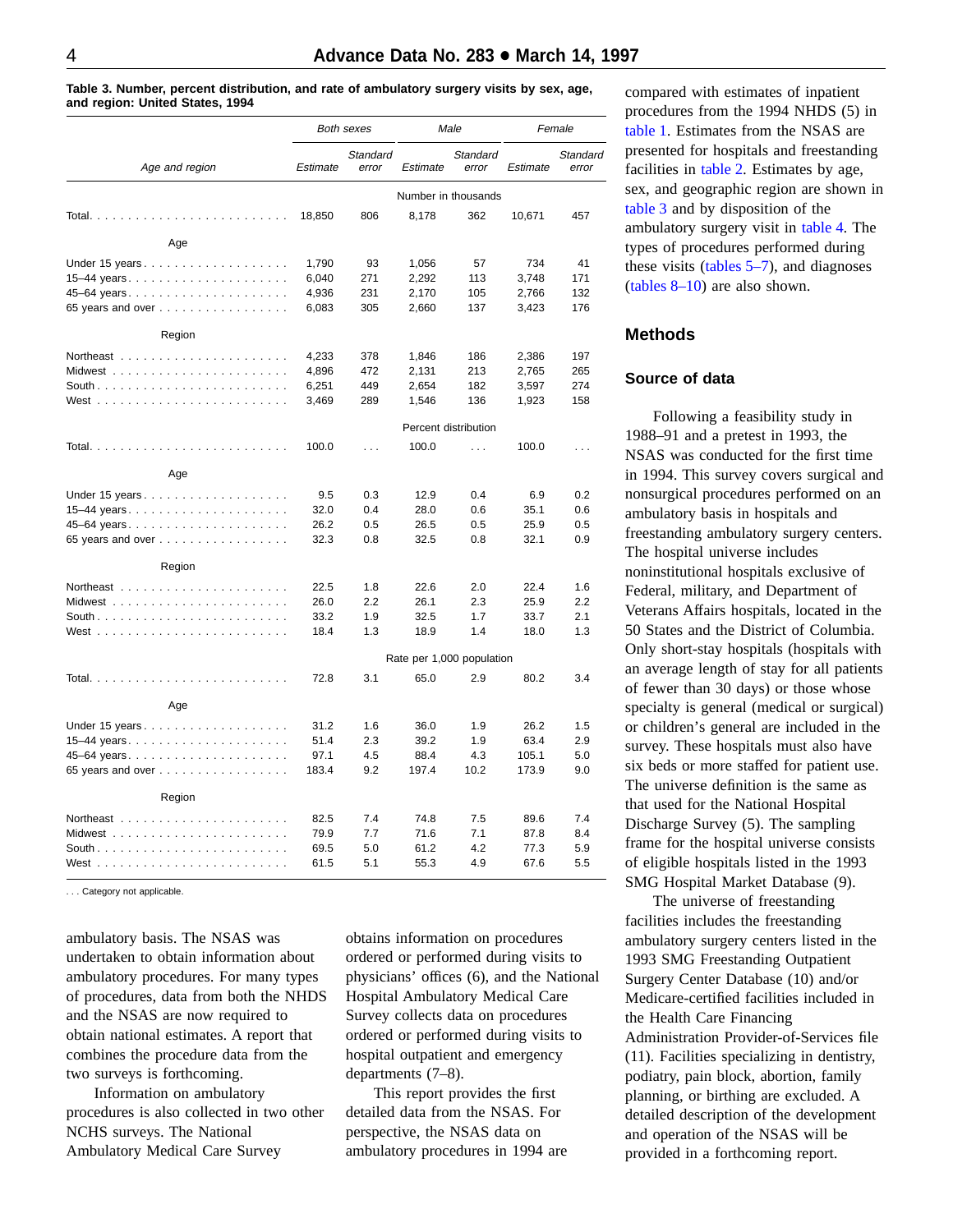<span id="page-4-0"></span>

**Figure 3. Rate of ambulatory surgery visits by age and sex: United States, 1994**

**Table 4. Number and percent distribution of ambulatory surgery visits by disposition of visit: United States, 1994**

|                                          |          | Number in thousands | Percent distribution |                   |  |
|------------------------------------------|----------|---------------------|----------------------|-------------------|--|
| <b>Disposition</b>                       | Estimate | Standard<br>error   | Estimate             | Standard<br>error |  |
|                                          | 18.850   | 806                 | 100.0                | .                 |  |
| Routine discharge to customary residence | 16.887   | 782                 | 89.6                 | 1.6               |  |
| Discharge to observation status          | 581      | 78                  | 3.1                  | 0.4               |  |
| Discharge to recovery care center        | $\star$  | .                   | $\star$              | $\cdots$          |  |
| Admitted to hospital as inpatient        | 311      | 42                  | 1.6                  | 0.2               |  |
| Surgery canceled or terminated.          | 17       | $\overline{2}$      | 0.1                  |                   |  |
|                                          | 141      | 37                  | 0.7                  | 0.2               |  |
| Disposition not stated                   | 678      | 145                 | 3.6                  | 0.8               |  |

... Category not applicable.

Figure does not meet standard of reliability or precision.

<sup>1</sup>Standard error is 0.01.

#### **Sample design**

The NSAS uses a multistage probability design with independent samples of hospitals and freestanding ambulatory surgery centers selected at the first or second stages and visits to these facilities selected at the final stage. The NSAS sample includes all facilities with a high annual volume of ambulatory procedures. The remaining sample of facilities is selected using a three-stage stratified cluster design.

The first stage consists of a selection of a subsample of the primary sampling units (PSU's) used in the 1985–94 National Health Interview Survey (12). PSU's are counties, a group of counties, county equivalents (such as parishes or independent cities), or towns and townships (for some

PSU's in New England). The second stage consists of a selection of facilities from the sample PSU's.

At the third stage, a systematic random sample of ambulatory surgery visits is selected. Sampled visits are drawn from all locations within a facility where ambulatory surgery is performed, including main or general operating rooms, all dedicated ambulatory surgery rooms, cystoscopy and endoscopy units, cardiac catheterization labs, and laser procedure rooms (in-scope locations). However, locations within hospitals dedicated exclusively to abortion, dentistry, podiatry, pain block, or small procedures (sometimes referred to as ''lump and bump'' rooms) are not included. The exclusion of these specialty locations, as well as the exclusion of specialty

facilities, were recommended based on the feasibility study for the NSAS.

There were 751 hospitals and freestanding ambulatory surgery centers in the 1994 NSAS sample. Of these, 134 were found to be out of scope (ineligible) because they went out of business, performed less than 50 ambulatory procedures in the previous year, or otherwise failed to meet the criteria for NSAS. Of the 617 in-scope (eligible) facilities, 494 responded to the survey, for an overall response rate of 80 percent. The response rate was 88 percent for hospitals and 70 percent for freestanding facilities.

# **Data collection**

Sample selection and abstraction of information from medical records were performed at the facilities. Facility staff did the sampling in about 45 percent of facilities that participated in the 1994 survey, and facility staff abstracted the data in approximately two-thirds of the participating facilities. In the remaining facilities, the work was performed by personnel of the U.S. Bureau of the Census acting on behalf of NCHS. Completed abstract forms were sent to NCHS for coding, editing, and weighting.

The abstract form [\(figure 5\)](#page-12-0) contains items relating to the personal characteristics of the patients such as age, sex, race, and ethnicity. There are administrative items such as date of procedure, disposition, and expected sources of payment. The medical information includes up to seven diagnoses and six procedures, which are coded according to the *International Classification of Diseases, 9th Revision, Clinical Modification* (ICD–9–CM) (13).

# **Estimation and reliability of estimates**

Statistics from the NSAS are derived by a multistage estimation procedure that produces essentially unbiased estimates. The estimation procedure has three basic components: (a) inflation by reciprocals of the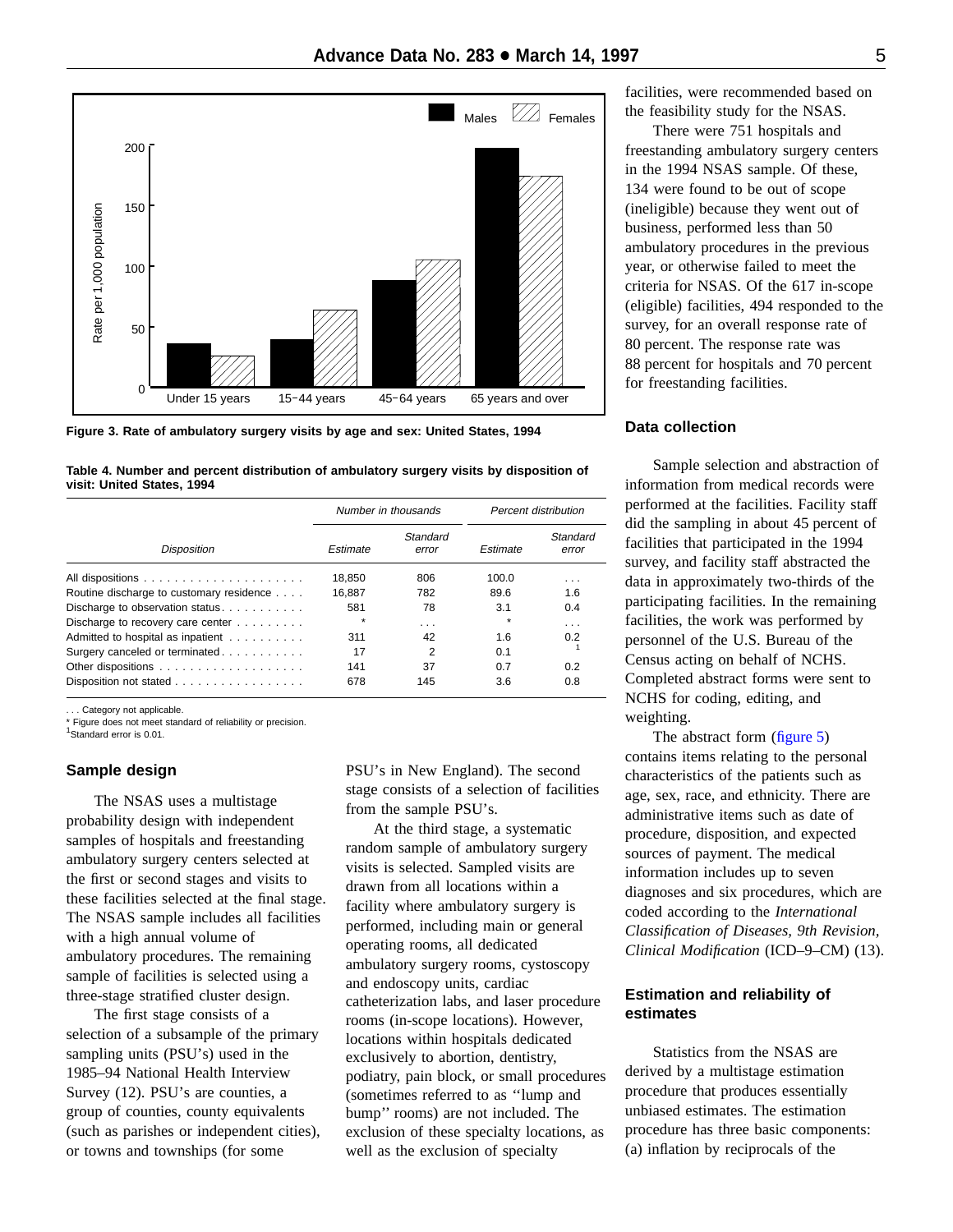<span id="page-5-0"></span>

**Figure 4. Number of selected procedures performed on ambulatory patients: United States, 1994**

probabilities of sample selection, (b) adjustment for nonresponse, and (c) population weighting ratio adjustments.

The statistics presented in this report are based on a sample, and therefore may differ from the figures that would be obtained if a complete census had been taken. The standard error is primarily a measure of sampling variability that occurs by chance because only a sample rather than the entire universe is surveyed. Standard errors for the estimates in this report were calculated with SUDAAN software, which takes into account the complex sample design. A description of the software and approach it uses has been published (14).

The chances are about 32 in 100 that an estimate from the sample would differ from a complete census by more than the standard error. The chances are 5 in 100 that the difference would be more than twice the standard error, and about 1 in 100 that the difference would be more than 2.5 times as large as the standard error. The relative standard error is expressed as a percent of an estimate and can be multiplied by the estimate to obtain the standard error.

Because of low reliability, estimates that have a relative standard error of more than 30 percent or are based on a sample of fewer than 30 records are not presented. For these estimates, only an asterisk (\*) appears in the tables. Estimates preceded by an asterisk (\*) are based on fewer than 60 records and

are also considered to have low reliability.

# **Definitions and limitations**

The estimates of procedures shown in this report include surgical procedures (such as tonsillectomy), diagnostic procedures (such as cystoscopy), and other therapeutic procedures (such as injection or infusion of cancer chemotherapeutic substance) reported on the medical record. Data are shown for all-listed procedures, which are all occurrences of the procedures coded regardless of their order on the medical record. In contrast, diagnostic data for ambulatory surgery visits are for the diagnosis listed first on the medical record.

Because certain freestanding facilities and certain specialized locations within hospitals and freestanding facilities are excluded from the NSAS design, ambulatory procedures done in some specialties are not completely measured by the survey. Excluded specialties include dentistry, podiatry, abortion, family planning, birthing, pain block, and small procedures (such as removal of skin lesion). However, procedures in these specialties performed in general operating rooms or other in-scope locations are included in the survey.

In addition, the NSAS does not completely measure ambulatory procedures that are performed in

locations such as physicians' offices, for example, endoscopies of large and small intestine, injections of therapeutic substances, skin biopsies, and plastic surgery. The National Ambulatory Medical Care Survey has data about procedures ordered or performed in physicians' offices (6) and the National Hospital Ambulatory Medical Care Survey provides information about procedures ordered or performed in hospital outpatient and emergency departments (7, 8).

The determination of whether an ambulatory surgery facility is a hospital or a freestanding center is based on the SMG universe from which the facility is selected. In most cases, it is apparent whether a facility is a hospital or a freestanding ambulatory surgery center. However, some facilities are not easily classified. For example, a ''freestanding'' facility may be owned by a hospital but located some distance away. If such a facility is listed separately in the 1993 SMG Freestanding Outpatient Surgery Center Database (10) and is selected into the NSAS sample from this universe, it is considered a freestanding facility.

The distinction between ambulatory and inpatient procedures is not always clear. According to the 1994 NSAS, an estimated 1.6 percent of ambulatory surgery visits were for patients subsequently admitted to the hospital as inpatients. Some of these patients had procedures that are currently performed exclusively on inpatients, such as coronary artery bypass graft, in addition to diagnostic procedures such as cardiac catheterization. These visits and their suspected ''inpatient'' procedures have not been eliminated because they are operationally part of the survey design, i.e., the procedure is listed in the medical record associated with the sampled visit. However, researchers who use the NSAS public use files may delete them, depending on their analytic objectives.

Estimates in the tables have been rounded to the nearest thousand. Therefore, figures within tables do not always add to the totals. Rates and percents were calculated from unrounded figures and may not agree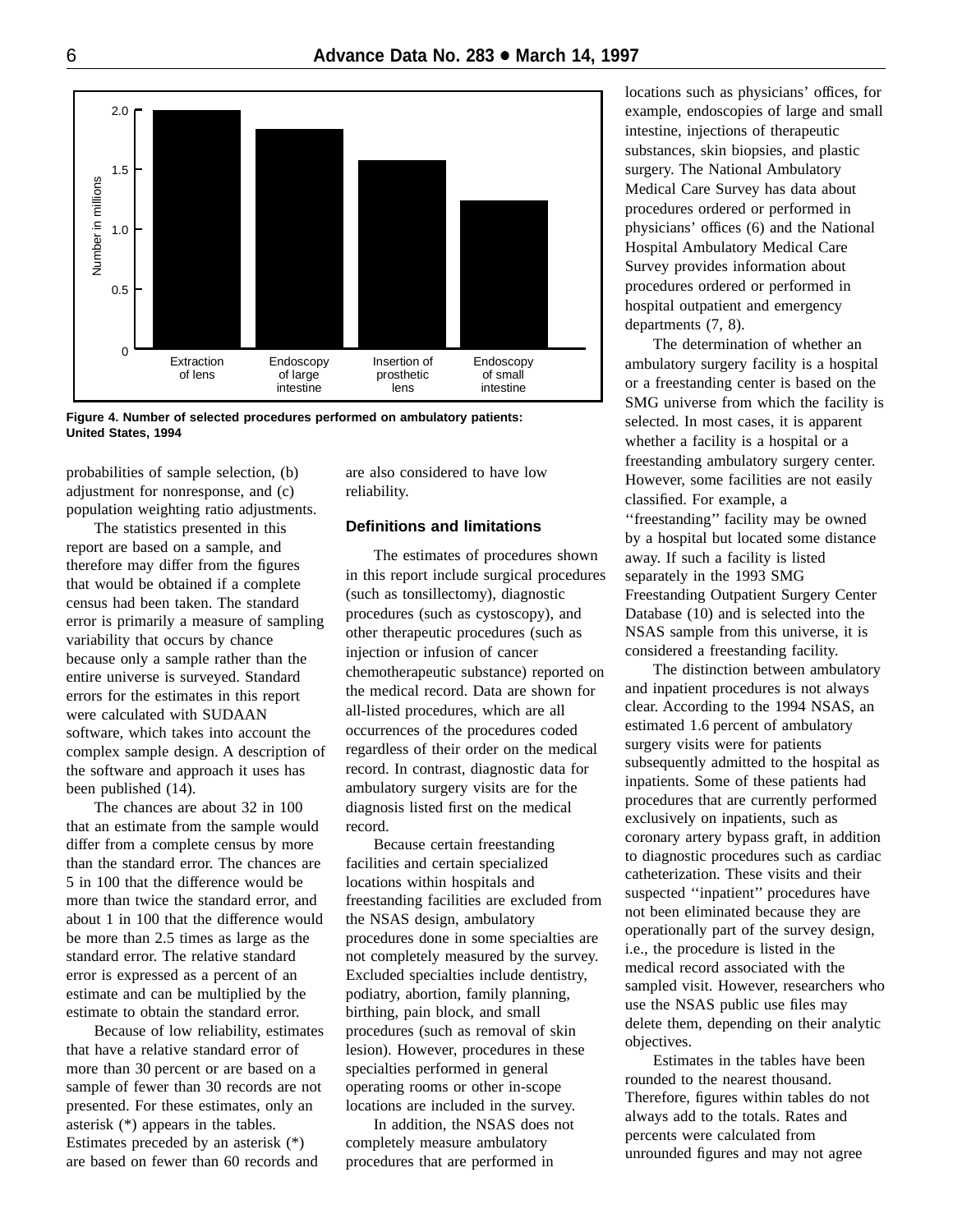#### <span id="page-6-0"></span>**Table 5. Number of ambulatory surgery procedures, by procedure category, sex, and age: United States, 1994**

[Procedure categories and code numbers are based on the International Classification of Diseases, 9th Revision, Clinical Modification (ICD–9–CM)]

|                                                                                                                                                                        |            |                      | Sex               |                          | Age                |                    |                          |  |
|------------------------------------------------------------------------------------------------------------------------------------------------------------------------|------------|----------------------|-------------------|--------------------------|--------------------|--------------------|--------------------------|--|
| Procedure category and ICD-9-CM code                                                                                                                                   | Total      | Male                 | Female            | Under<br>15 years        | $15 - 44$<br>years | $45 - 64$<br>years | 65 years<br>and over     |  |
|                                                                                                                                                                        |            |                      |                   | Number in thousands      |                    |                    |                          |  |
| All procedures                                                                                                                                                         | 28,278     | 12,331               | 15,947            | 2,446                    | 9,006              | 7,497              | 9,330                    |  |
|                                                                                                                                                                        | 979        | 378                  | 601               | 8                        | 415                | 336                | 220                      |  |
| Injection of agent into spinal canal $\ldots \ldots \ldots \ldots \ldots \ldots$ . 03.91-03.92                                                                         | 339        | 145                  | 194               |                          | 113                | 114                | 110                      |  |
| Release of carpal tunnel contained and all contained and all contained and all all contained and all all conta                                                         | 348        | 118                  | 230               | $\star$                  | 159                | 123                | 66                       |  |
|                                                                                                                                                                        | 4,551      | 1,771                | 2,781             | 147                      | 222                | 729                | 3,453                    |  |
|                                                                                                                                                                        | 226        | 90                   | 137               | 22                       | 27                 | 62                 | 116                      |  |
|                                                                                                                                                                        | 1,989      | 738                  | 1,251             | $\star$                  | 45                 | 271                | 1,658                    |  |
|                                                                                                                                                                        | 1,575      | 588                  | 986               |                          | 32                 | 229                | 1,305                    |  |
|                                                                                                                                                                        | 870        | 503                  | 367               | 680                      | 92                 | 39                 | 59                       |  |
|                                                                                                                                                                        | 579        | 340                  | 239               | 556                      | 14                 | *5                 |                          |  |
| Operations on the nose, mouth, and pharynx $\ldots$ 21–29                                                                                                              | 2,007      | 1,041                | 966               | 705<br>14                | 785                | 344                | 172<br>*9                |  |
|                                                                                                                                                                        | 160<br>256 | 83<br>136            | 77<br>120         | 10                       | 101<br>167         | 37<br>49           | 29                       |  |
|                                                                                                                                                                        | 409        | 208                  | 201               | 48                       | 181                | 142                | 39                       |  |
| Operations on teeth, gums, and alveoli23–24                                                                                                                            | 222        | 124                  | 98                | 159                      | 44                 | 11                 | *9                       |  |
| Tonsillectomy with or without adenoidectomy 28.2–28.3                                                                                                                  | 378        | 163                  | 215               | 263                      | 106                |                    |                          |  |
| 28.6                                                                                                                                                                   | 152        | 96                   | 56                | 142                      | *8                 | $\star$            |                          |  |
|                                                                                                                                                                        | 341        | 191                  | 150               | 27                       | 58                 | 125                | 132                      |  |
| Bronchoscopy with or without biopsy $\ldots \ldots \ldots \ldots 33.21-33.24,33.27$                                                                                    | 160        | 93                   | 66                | $\star$                  | 15                 | 57                 | 79                       |  |
|                                                                                                                                                                        | 688        | 378                  | 309               |                          | 125                | 271                | 276                      |  |
|                                                                                                                                                                        | 323        | 198                  | 125               | $\star$                  | 37                 | 150                | 131                      |  |
|                                                                                                                                                                        | 6,174      | 2,838                | 3,336             | 181                      | 1,812              | 1,963              | 2,217                    |  |
| Esophagoscopy and gastroscopy 42.21–42.24,44.11–44.14                                                                                                                  | 223        | 101                  | 122               | 4                        | 48                 | 70                 | 101                      |  |
|                                                                                                                                                                        | 241        | 124                  | 117               | *3                       | 37                 | 83                 | 118                      |  |
| Endoscopy of small intestine with or without biopsy 45.11–45.14,45.16                                                                                                  | 1,242      | 543                  | 699               | 20                       | 315                | 418                | 488                      |  |
| Endoscopy of large intestine with or without biopsy 45.21-45.25                                                                                                        | 1,836      | 837                  | 1,000             | 12                       | 349                | 661                | 815                      |  |
| Endoscopic polypectomy of large intestine 45.42                                                                                                                        | 462        | 257                  | 206               |                          | 36                 | 175                | 250                      |  |
|                                                                                                                                                                        | 195        | 36                   | 159               | $\star$                  | 100                | 64                 | 30                       |  |
|                                                                                                                                                                        | 501        | 452                  | 49                | 87                       | 158                | 118                | 138                      |  |
|                                                                                                                                                                        | 392        | 31                   | 361               | *5                       | 321                | 55                 | 11                       |  |
| Operations on the urinary system55–59                                                                                                                                  | 1,415      | 852                  | 563               | 78                       | 312                | 419                | 606                      |  |
| Cystoscopy with or without biopsy57.31-57.33                                                                                                                           | 784<br>549 | 473<br>549           | 311               | 31<br>159                | 160<br>147         | 232<br>97          | 361                      |  |
|                                                                                                                                                                        | 2,060      |                      | $\cdots$<br>2,060 | 10                       | 1,554              | 402                | 146<br>94                |  |
| Bilateral destruction or occlusion of fallopian tubes 66.2–66.3                                                                                                        | 319        | $\cdots$             | 319               | $\overline{\phantom{0}}$ | 314                | $\star$            | $\overline{\phantom{0}}$ |  |
|                                                                                                                                                                        | 198        | $\sim$ $\sim$ $\sim$ | 198               | $\overline{\phantom{m}}$ | 116                | 71                 | 10                       |  |
|                                                                                                                                                                        | 597        | $\sim$ .<br>$\sim$ . | 597               | $\pmb{\ast}$             | 386                | 167                | 43                       |  |
|                                                                                                                                                                        | 3,727      | 1,954                | 1,772             | 158                      | 1,884              | 1,168              | 517                      |  |
|                                                                                                                                                                        | 227        | 112                  | 115               | 10                       | 110                | 79                 | 28                       |  |
|                                                                                                                                                                        | 192        | 117                  | 75                | 44                       | 94                 | 33                 | 21                       |  |
| Removal of implanted devices from bone 76.97,78.6                                                                                                                      | 170        | 93                   | 77                | 16                       | 88                 | 45                 | 21                       |  |
| Excision and repair of bunion and other toe deformities. 77.5                                                                                                          | 243        | 30                   | 213               | *5                       | 82                 | 101                | 55                       |  |
|                                                                                                                                                                        | 569        | 340                  | 228               | 10                       | 326                | 163                | 70                       |  |
|                                                                                                                                                                        | 387        | 244                  | 143               | *5                       | 193                | 127                | 62                       |  |
| Replacement or other repair of knee 81.42-81.47,81.54-81.55                                                                                                            | 191        | 112                  | 79                | $\star$                  | 117                | 53                 | 18                       |  |
| Operations on muscle, tendon, fascia and bursa 82–83                                                                                                                   | 580        | 280                  | 299               | 28                       | 269                | 194                | 90                       |  |
|                                                                                                                                                                        | 2,271      | 668                  | 1,603             | 108                      | 877                | 741                | 546                      |  |
|                                                                                                                                                                        | 369        | *5                   | 364               |                          | 131                | 148                | 87                       |  |
| Local excision of lesion of breast (lumpectomy). 85.21<br>Excision or destruction of lesion or tissue of skin and subcutaneous                                         | 355        | $*12$                | 343               |                          | 146                | 131                | 76                       |  |
|                                                                                                                                                                        | 900        | 440                  | 460               | 69                       | 342                | 249                | 240                      |  |
| Miscellaneous diagnostic and therapeutic procedures 87–99                                                                                                              | 2,479      | 1,158                | 1,322             | 157                      | 661                | 815                | 847                      |  |
| Arteriography and angiocardiography using contrast material 88.4–88.5                                                                                                  | 553        | 322                  | 230               |                          | 58                 | 249                | 243                      |  |
| Injection or infusion of therapeutic or prophylactic substance 99.1–99.2                                                                                               | 209        | 93                   | 116               | $\star$                  | 65                 | 60                 | 72                       |  |
| Operations on the endocrine system, operations on the hemic and lymphatic<br>system, and obstetrical procedures $\ldots \ldots \ldots \ldots \ldots 06-07,40-41,72-75$ | 168        | 50                   | 118               | 12                       | 62                 | 49                 | 44                       |  |

\* Figure does not meet standard of reliability or precision.

. . . Category not applicable. – Quantity zero.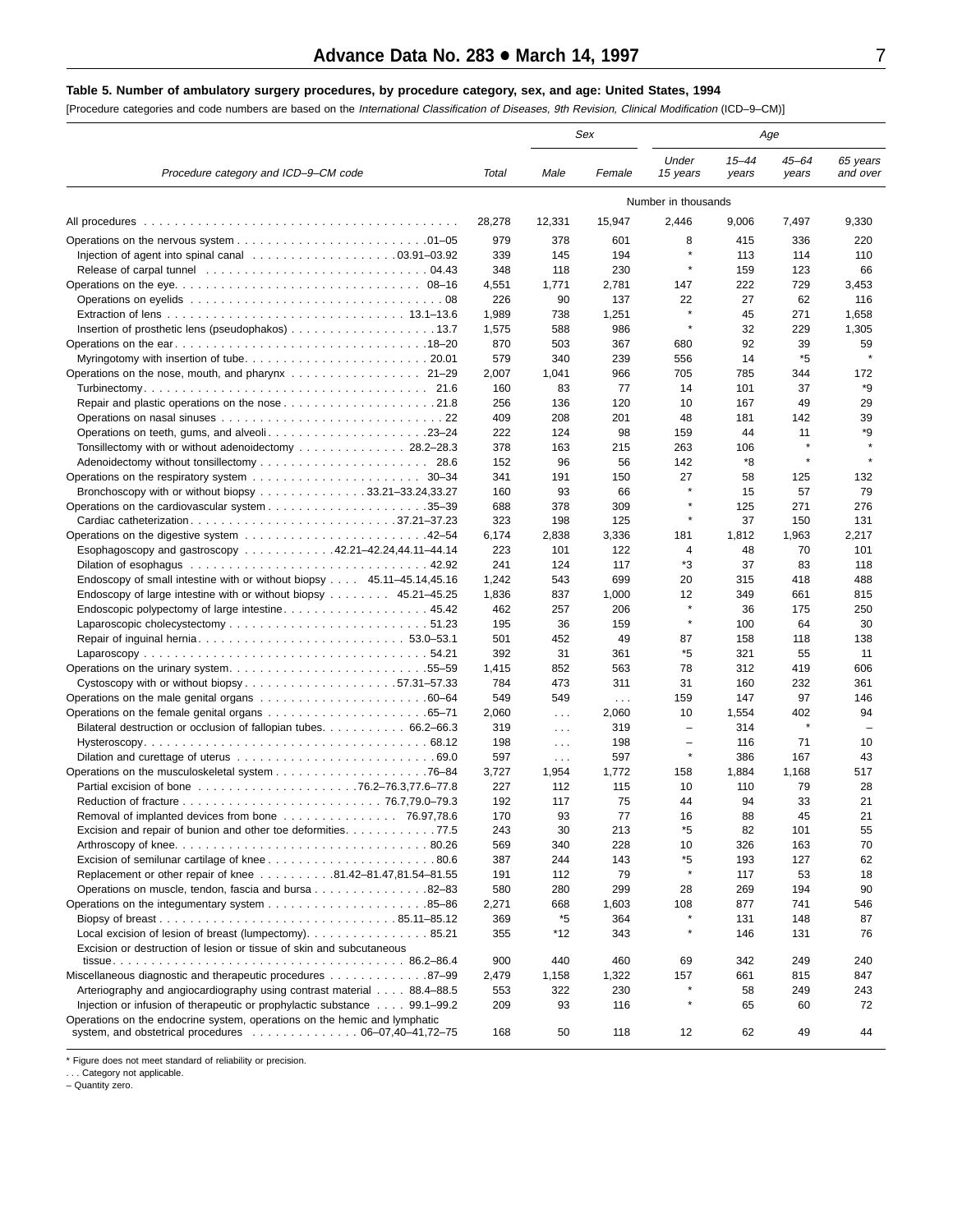#### <span id="page-7-0"></span>**Table 6. Rate of ambulatory surgery procedures, by procedure category, sex, and age: United States, 1994**

[Procedure categories and code numbers are based on the International Classification of Diseases, 9th Revision, Clinical Modification (ICD–9–CM)]

|                                                                                                                                                       |              |             | Sex         | Age                        |                    |                |                      |
|-------------------------------------------------------------------------------------------------------------------------------------------------------|--------------|-------------|-------------|----------------------------|--------------------|----------------|----------------------|
| Procedure category and ICD-9-CM code                                                                                                                  | Total        | Male        | Female      | Under<br>15 years          | $15 - 44$<br>years | 45–64<br>years | 65 years<br>and over |
|                                                                                                                                                       |              |             |             | Rate per 10,000 population |                    |                |                      |
| All procedures                                                                                                                                        | 1,092.1      | 979.9       | 1,198.2     | 426.5                      | 765.9              | 1,474.4        | 2,813.7              |
| Operations on the nervous system $\ldots \ldots \ldots \ldots \ldots \ldots \ldots \ldots \ldots 01-05$                                               | 37.8         | 30.0        | 45.2        | 1.4                        | 35.3               | 66.1           | 66.3                 |
|                                                                                                                                                       | 13.1         | 11.5        | 14.6        | ×                          | 9.6                | 22.5           | 33.3                 |
|                                                                                                                                                       | 13.4         | 9.4         | 17.2        | $\star$                    | 13.5               | 24.1           | 20.0                 |
|                                                                                                                                                       | 175.8        | 140.7       | 208.9       | 25.6                       | 18.9               | 143.4          | 1,041.4              |
|                                                                                                                                                       | 8.7          | 7.1         | 10.3        | 3.9                        | 2.3                | 12.2           | 34.9                 |
|                                                                                                                                                       | 76.8         | 58.7        | 94.0        | $\star$                    | 3.8                | 53.3           | 500.1                |
|                                                                                                                                                       | 60.8         | 46.8        | 74.1        | ×                          | 2.8                | 45.0           | 393.6                |
|                                                                                                                                                       | 33.6         | 40.0        | 27.6        | 118.7                      | 7.8                | 7.7            | 17.7                 |
|                                                                                                                                                       | 22.4         | 27.0        | 17.9        | 96.9                       | 1.2                | $*1.0$         |                      |
| Operations on the nose, mouth, and pharynx 21–29                                                                                                      | 77.5         | 82.8        | 72.6        | 123.0                      | 66.8               | 67.7           | 52.0                 |
|                                                                                                                                                       | 6.2          | 6.6         | 5.8         | 2.4                        | 8.6                | 7.2            | $*2.7$               |
|                                                                                                                                                       | 9.9          | 10.8        | 9.0         | 1.8                        | 14.2               | 9.7            | 8.8                  |
|                                                                                                                                                       | 15.8         | 16.5        | 15.1        | 8.3                        | 15.4               | 27.9           | 11.7<br>$*2.6$       |
| Operations on teeth, gums, and alveoli23–24                                                                                                           | 8.6          | 9.9<br>13.0 | 7.4         | 27.8<br>45.9               | 3.7<br>9.0         | 2.1            |                      |
| Tonsillectomy with or without adenoidectomy 28.2-28.3                                                                                                 | 14.6<br>5.9  | 7.6         | 16.2<br>4.2 | 24.8                       | $*0.6$             |                |                      |
|                                                                                                                                                       | 13.2         | 15.2        | 11.3        | 4.6                        | 4.9                | 24.5           | 39.7                 |
| Bronchoscopy with or without biopsy 33.21–33.24,33.27                                                                                                 | 6.2          | 7.4         | 5.0         | $\star$                    | 1.3                | 11.3           | 23.7                 |
|                                                                                                                                                       | 26.6         | 30.1        | 23.2        | ×                          | 10.6               | 53.2           | 83.3                 |
| Cardiac catheterization37.21-37.23                                                                                                                    | 12.5         | 15.7        | 9.4         | $\star$                    | 3.2                | 29.6           | 39.4                 |
|                                                                                                                                                       | 238.4        | 225.6       | 250.6       | 31.6                       | 154.1              | 386.1          | 668.7                |
| Esophagoscopy and gastroscopy 42.21–42.24,44.11–44.14                                                                                                 | 8.6          | 8.0         | 9.2         | 0.7                        | 4.1                | 13.9           | 30.4                 |
|                                                                                                                                                       | 9.3          | 9.9         | 8.8         | $*0.5$                     | 3.1                | 16.3           | 35.7                 |
| Endoscopy of small intestine with or without biopsy 45.11–45.14,45.16                                                                                 | 48.0         | 43.1        | 52.5        | 3.5                        | 26.8               | 82.3           | 147.2                |
| Endoscopy of large intestine with or without biopsy  45.21–45.25                                                                                      | 70.9         | 66.5        | 75.1        | 2.0                        | 29.7               | 129.9          | 245.6                |
| Endoscopic polypectomy of large intestine 45.42                                                                                                       | 17.9         | 20.4        | 15.4        | ×                          | 3.1                | 34.5           | 75.3                 |
|                                                                                                                                                       | 7.5          | 2.9         | 12.0        | $\star$                    | 8.5                | 12.6           | 9.0                  |
|                                                                                                                                                       | 19.3         | 35.9        | 3.7         | 15.2                       | 13.4               | 23.2           | 41.5                 |
|                                                                                                                                                       | 15.1         | 2.4         | 27.2        | $*0.9$                     | 27.3               | 10.8           | 3.2                  |
|                                                                                                                                                       | 54.6         | 67.7        | 42.3        | 13.6                       | 26.5               | 82.4           | 182.9                |
|                                                                                                                                                       | 30.3         | 37.6        | 23.4        | 5.4                        | 13.6               | 45.6           | 108.8                |
|                                                                                                                                                       | 21.2         | 43.6        | $\sim 100$  | 27.7                       | 12.5               | 19.0           | 43.9                 |
|                                                                                                                                                       | 79.6         | $\sim 100$  | 154.8       | 1.8                        | 132.1              | 79.0           | 28.4                 |
| Bilateral destruction or occlusion of fallopian tubes 66.2–66.3                                                                                       | 12.3         | $\sim 100$  | 24.0        | $\overline{\phantom{0}}$   | 26.7               |                |                      |
|                                                                                                                                                       | 7.6          | $\sim 100$  | 14.9        | $\overline{\phantom{m}}$   | 9.9                | 14.1           | 3.1                  |
|                                                                                                                                                       | 23.0         | $\sim 100$  | 44.8        | $\star$                    | 32.8               | 32.8           | 13.1                 |
|                                                                                                                                                       | 143.9        | 155.3       | 133.2       | 27.5                       | 160.2              | 229.6          | 156.1                |
|                                                                                                                                                       | 8.8          | 8.9         | 8.6         | 1.7                        | 9.4                | 15.5           | 8.4                  |
|                                                                                                                                                       | 7.4          | 9.3         | 5.6         | 7.7                        | 8.0                | 6.5            | 6.2                  |
| Removal of implanted devices from bone 76.97,78.6                                                                                                     | 6.6          | 7.4         | 5.8         | 2.8                        | 7.5                | 8.8            | 6.3                  |
| Excision and repair of bunion and other toe deformities. 77.5                                                                                         | 9.4          | 2.4         | 16.0        | $*0.9$                     | 7.0                | 19.8           | 16.7                 |
|                                                                                                                                                       | 22.0         | 27.1        | 17.1        | 1.8                        | 27.7               | 32.1           | 21.0                 |
| Replacement or other repair of knee 81.42-81.47,81.54-81.55                                                                                           | 14.9<br>7.4  | 19.4<br>8.9 | 10.8<br>5.9 | *0.8<br>$\star$            | 16.4<br>9.9        | 25.0<br>10.4   | 18.8                 |
| Operations on muscle, tendon, fascia and bursa 82–83                                                                                                  |              | 22.3        | 22.5        |                            | 22.8               |                | 5.6<br>27.2          |
|                                                                                                                                                       | 22.4<br>87.7 | 53.1        | 120.4       | 4.8<br>18.8                | 74.6               | 38.1<br>145.7  | 164.6                |
|                                                                                                                                                       | 14.2         | $*0.4$      | 27.4        | *                          | 11.2               | 29.1           | 26.3                 |
| Local excision of lesion of breast (lumpectomy). 85.21                                                                                                | 13.7         | $*1.0$      | 25.8        | ×                          | 12.5               | 25.7           | 23.0                 |
| Excision or destruction of lesion or tissue of skin and subcutaneous                                                                                  |              |             |             |                            |                    |                |                      |
|                                                                                                                                                       | 34.8         | 35.0        | 34.6        | 12.0                       | 29.1               | 49.0           | 72.4                 |
| Miscellaneous diagnostic and therapeutic procedures 87–99                                                                                             | 95.8         | 92.0        | 99.3        | 27.4<br>$\star$            | 56.2               | 160.3          | 255.3                |
| Arteriography and angiocardiography using contrast material 88.4–88.5                                                                                 | 21.3<br>8.1  | 25.6<br>7.4 | 17.3<br>8.7 | ×                          | 5.0                | 49.1<br>11.7   | 73.2                 |
| Injection or infusion of therapeutic or prophylactic substance 99.1–99.2<br>Operations on the endocrine system, operations on the hemic and lymphatic |              |             |             |                            | 5.6                |                | 21.6                 |
| system, and obstetrical procedures $\ldots \ldots \ldots \ldots \ldots \ldots 06-07,40-41,72-75$                                                      | 6.5          | 3.9         | 8.9         | 2.2                        | 5.3                | 9.6            | 13.3                 |

\* Figure does not meet standard of reliability or precision.

. . . Category not applicable. – Quantity zero.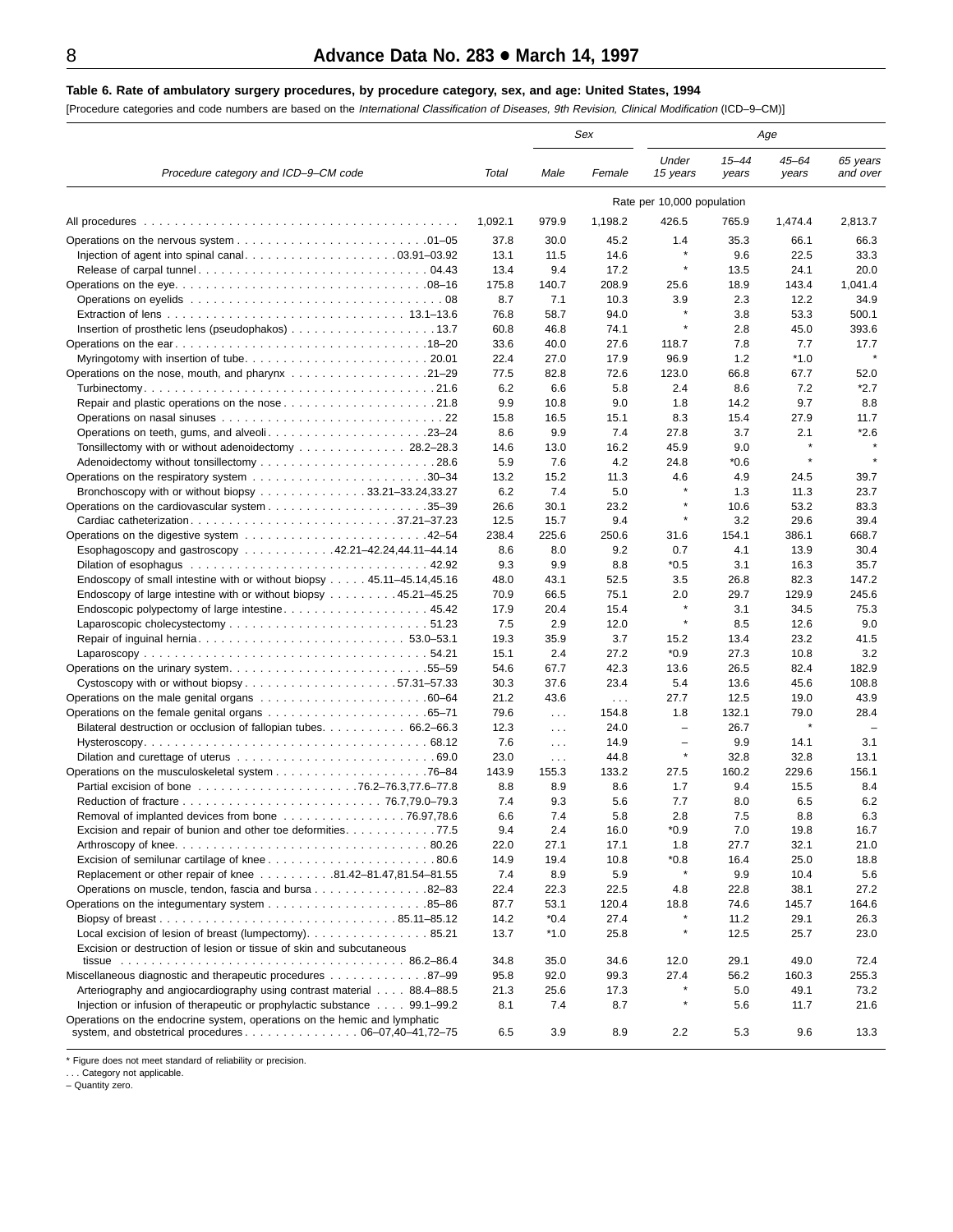#### <span id="page-8-0"></span>**Table 7. Relative standard errors for number and rate of ambulatory surgery procedures by procedure category, sex, and age: United States, 1994**

[Procedure categories and code numbers are based on the International Classification of Diseases, 9th Revision, Clinical Modification (ICD–9–CM)]

|                                                                                                                                                                               |              |               | Sex          |                                                                 |                    | Age                  |                      |
|-------------------------------------------------------------------------------------------------------------------------------------------------------------------------------|--------------|---------------|--------------|-----------------------------------------------------------------|--------------------|----------------------|----------------------|
| Procedure category and ICD-9-CM code                                                                                                                                          | Total        | Male          | Female       | Under<br>15 years                                               | $15 - 44$<br>years | $45 - 64$<br>years   | 65 years<br>and over |
|                                                                                                                                                                               |              |               |              | Standard error as a percent of the number or rate of procedures |                    |                      |                      |
| All procedures                                                                                                                                                                | 4.28         | 4.48          | 4.26         | 5.29                                                            | 4.49               | 4.91                 | 4.90                 |
| Operations on the nervous system $\ldots \ldots \ldots \ldots \ldots \ldots \ldots \ldots \ldots 01-05$                                                                       | 7.11         | 8.30          | 6.99         | 23.60                                                           | 8.07               | 8.21                 | 7.85                 |
| Injection of agent into spinal canal03.91–03.92                                                                                                                               | 11.88        | 12.88         | 11.89        | $\sim$ $\sim$ $\sim$                                            | 15.84              | 12.49                | 12.97                |
|                                                                                                                                                                               | 5.98         | 7.61          | 6.43         | $\cdots$                                                        | 8.09               | 7.23                 | 9.18                 |
|                                                                                                                                                                               | 5.78         | 6.21          | 5.88         | 12.58                                                           | 11.05              | 6.87                 | 6.06                 |
|                                                                                                                                                                               | 8.32         | 10.26         | 9.68         | 20.93                                                           | 16.65              | 13.19                | 8.90                 |
|                                                                                                                                                                               | 6.56         | 6.86          | 6.70         | $\sim$ $\sim$ $\sim$                                            | 21.68              | 7.96                 | 6.62                 |
|                                                                                                                                                                               | 5.88         | 6.12          | 6.13         | $\sim 100$                                                      | 17.47              | 7.20                 | 5.98                 |
|                                                                                                                                                                               | 5.93         | 6.18          | 6.46         | 6.19                                                            | 10.27              | 15.64                | 12.58                |
|                                                                                                                                                                               | 6.47<br>5.33 | 6.92<br>5.35  | 6.87<br>5.90 | 6.51<br>6.27                                                    | 19.13<br>6.27      | 25.75<br>9.23        | $\sim 100$<br>11.08  |
| Operations on the nose, mouth, and pharynx 21–29                                                                                                                              | 10.59        | 10.80         | 12.57        | 18.35                                                           | 11.44              | 15.80                | 22.91                |
|                                                                                                                                                                               | 8.09         | 9.31          | 8.75         | 20.63                                                           | 8.39               | 12.68                | 16.06                |
|                                                                                                                                                                               | 8.54         | 9.83          | 9.92         | 19.09                                                           | 9.04               | 12.02                | 18.25                |
| Operations on teeth, gums, and alveoli23–24                                                                                                                                   | 15.55        | 16.49         | 16.37        | 19.94                                                           | 19.43              | 23.37                | 23.61                |
| Tonsillectomy with or without adenoidectomy 28.2–28.3                                                                                                                         | 7.15         | 7.68          | 8.08         | 7.17                                                            | 8.63               | $\sim 100$           | $\sim 10$ .          |
|                                                                                                                                                                               | 9.34         | 10.37         | 11.59        | 9.42                                                            | 29.40              | $\sim$ $\sim$ $\sim$ | $\sim$ $\sim$ $\sim$ |
|                                                                                                                                                                               | 7.86         | 9.72          | 8.73         | 20.22                                                           | 12.81              | 9.74                 | 10.68                |
| Bronchoscopy with or without biopsy 33.21–33.24,33.27                                                                                                                         | 10.16        | 12.40         | 11.47        | $\sim$ $\sim$ $\sim$                                            | 16.68              | 11.82                | 12.67                |
|                                                                                                                                                                               | 9.57         | 10.95         | 9.72         | $\cdots$                                                        | 9.65               | 12.80                | 10.09                |
|                                                                                                                                                                               | 14.17        | 13.90         | 16.63        | $\sim 100$                                                      | 18.88              | 16.71                | 13.84                |
|                                                                                                                                                                               | 6.27         | 6.37          | 6.36         | 7.93                                                            | 5.41               | 7.04                 | 7.68                 |
| Esophagoscopy and gastroscopy 42.21-42.24,44.11-44.14                                                                                                                         | 14.82        | 16.09         | 15.48        | 25.03                                                           | 17.42              | 15.29                | 18.12                |
|                                                                                                                                                                               | 21.88        | 20.17         | 24.69        | 28.02                                                           | 28.48              | 24.11                | 20.47                |
| Endoscopy of small intestine with or without biopsy $\dots$ . 45.11–45.14,45.16                                                                                               | 9.49         | 9.57          | 9.86         | 16.77                                                           | 9.06               | 9.45                 | 11.56                |
| Endoscopy of large intestine with or without biopsy 45.21–45.25                                                                                                               | 7.76         | 8.24          | 7.63         | 21.68                                                           | 8.85               | 8.09                 | 8.25                 |
| Endoscopic polypectomy of large intestine 45.42                                                                                                                               | 10.45        | 11.50         | 10.33        | $\sim 100$                                                      | 12.05              | 12.12                | 11.23                |
|                                                                                                                                                                               | 8.87<br>4.43 | 16.15<br>4.60 | 8.54<br>9.33 | $\cdots$                                                        | 9.99               | 11.27<br>7.29        | 15.06<br>7.23        |
|                                                                                                                                                                               | 6.25         | 14.47         | 6.36         | 9.03<br>28.38                                                   | 6.43<br>6.29       | 14.99                | 18.68                |
| Operations on the urinary system55–59                                                                                                                                         | 8.33         | 8.89          | 9.45         | 17.70                                                           | 10.09              | 9.34                 | 9.10                 |
| Cystoscopy with or without biopsy57.31-57.33                                                                                                                                  | 10.28        | 10.40         | 11.86        | 23.66                                                           | 11.77              | 10.26                | 11.55                |
| Operations on the male genital organs 60–64                                                                                                                                   | 6.19         | 6.19          | $\sim 100$   | 9.63                                                            | 7.65               | 11.23                | 9.46                 |
|                                                                                                                                                                               | 5.12         | $\cdots$      | 5.12         | 21.56                                                           | 5.50               | 7.99                 | 10.55                |
| Bilateral destruction or occlusion of fallopian tubes 66.2–66.3                                                                                                               | 7.47         | $\cdots$      | 7.47         | $\cdots$                                                        | 7.57               | $\sim$ $\sim$ $\sim$ | $\sim$ $\sim$ $\sim$ |
|                                                                                                                                                                               | 8.15         | $\cdots$      | 8.15         | $\sim$ $\sim$ $\sim$                                            | 8.67               | 12.72                | 18.23                |
|                                                                                                                                                                               | 5.35         | $\cdots$      | 5.35         | $\sim$ $\sim$ $\sim$                                            | 6.13               | 6.66                 | 11.15                |
|                                                                                                                                                                               | 5.98         | 6.79          | 5.65         | 8.44                                                            | 6.94               | 6.36                 | 6.61                 |
|                                                                                                                                                                               | 6.94         | 8.88          | 7.71         | 26.37                                                           | 9.36               | 8.90                 | 12.95                |
|                                                                                                                                                                               | 8.27         | 9.32          | 9.33         | 13.36                                                           | 9.67               | 11.97                | 15.44                |
| Removal of implanted devices from bone 76.97,78.6                                                                                                                             | 7.79         | 9.91          | 9.59         | 17.20                                                           | 9.90               | 10.56                | 14.52                |
| Excision and repair of bunion and other toe deformities. 77.5                                                                                                                 | 8.19         | 11.04         | 8.77         | 28.43                                                           | 10.23              | 10.82                | 12.04                |
|                                                                                                                                                                               | 7.57<br>7.34 | 7.98<br>7.45  | 7.90<br>8.55 | 18.35<br>26.26                                                  | 8.52<br>8.42       | 8.32<br>8.56         | 11.42<br>10.76       |
| Replacement or other repair of knee 81.42-81.47,81.54-81.55                                                                                                                   | 9.84         | 12.83         | 9.20         |                                                                 | 12.69              | 10.28                | 15.80                |
| Operations on muscle, tendon, fascia and bursa 82-83                                                                                                                          | 5.68         | 6.56          | 6.24         | $\sim 100$<br>12.67                                             | 6.89               | 7.52                 | 8.46                 |
|                                                                                                                                                                               | 5.02         | 7.57          | 4.87         | 8.49                                                            | 5.72               | 5.53                 | 5.94                 |
|                                                                                                                                                                               | 7.71         | 25.81         | 7.63         | $\sim 100$                                                      | 9.87               | 8.58                 | 9.10                 |
| Local excision of lesion of breast (lumpectomy). 85.21                                                                                                                        | 7.69         | 20.14         | 7.64         | $\sim 100$                                                      | 9.84               | 7.64                 | 11.46                |
| Excision or destruction of lesion or tissue of skin and subcutaneous                                                                                                          |              |               |              |                                                                 |                    |                      |                      |
|                                                                                                                                                                               | 6.85         | 8.26          | 6.43         | 10.25                                                           | 7.53               | 7.40                 | 8.97                 |
| Miscellaneous diagnostic and therapeutic procedures 87–99                                                                                                                     | 10.60        | 9.27          | 12.43        | 10.07                                                           | 14.05              | 10.78                | 10.65                |
| Arteriography and angiocardiography using contrast material 88.4–88.5                                                                                                         | 14.00        | 12.80         | 17.08        | $\sim 100$                                                      | 19.74              | 17.21                | 13.77                |
| Injection or infusion of therapeutic or prophylactic substance 99.1–99.2                                                                                                      | 14.60        | 13.94         | 17.07        | $\sim$ $\sim$ $\sim$                                            | 19.70              | 14.03                | 16.69                |
| Operations on the endocrine system, operations on the hemic and lymphatic<br>system, and obstetrical procedures $\ldots \ldots \ldots \ldots \ldots \ldots 06-07,40-41,72-75$ | 8.73         | 10.83         | 10.15        | 15.55                                                           | 15.47              | 11.27                | 12.81                |

. . . Category not applicable.

NOTE: The standard error of a number or rate in tables 5 or 6 can be obtained by multiplying the estimate by the corresponding relative standard error, shown as a percent, in this table.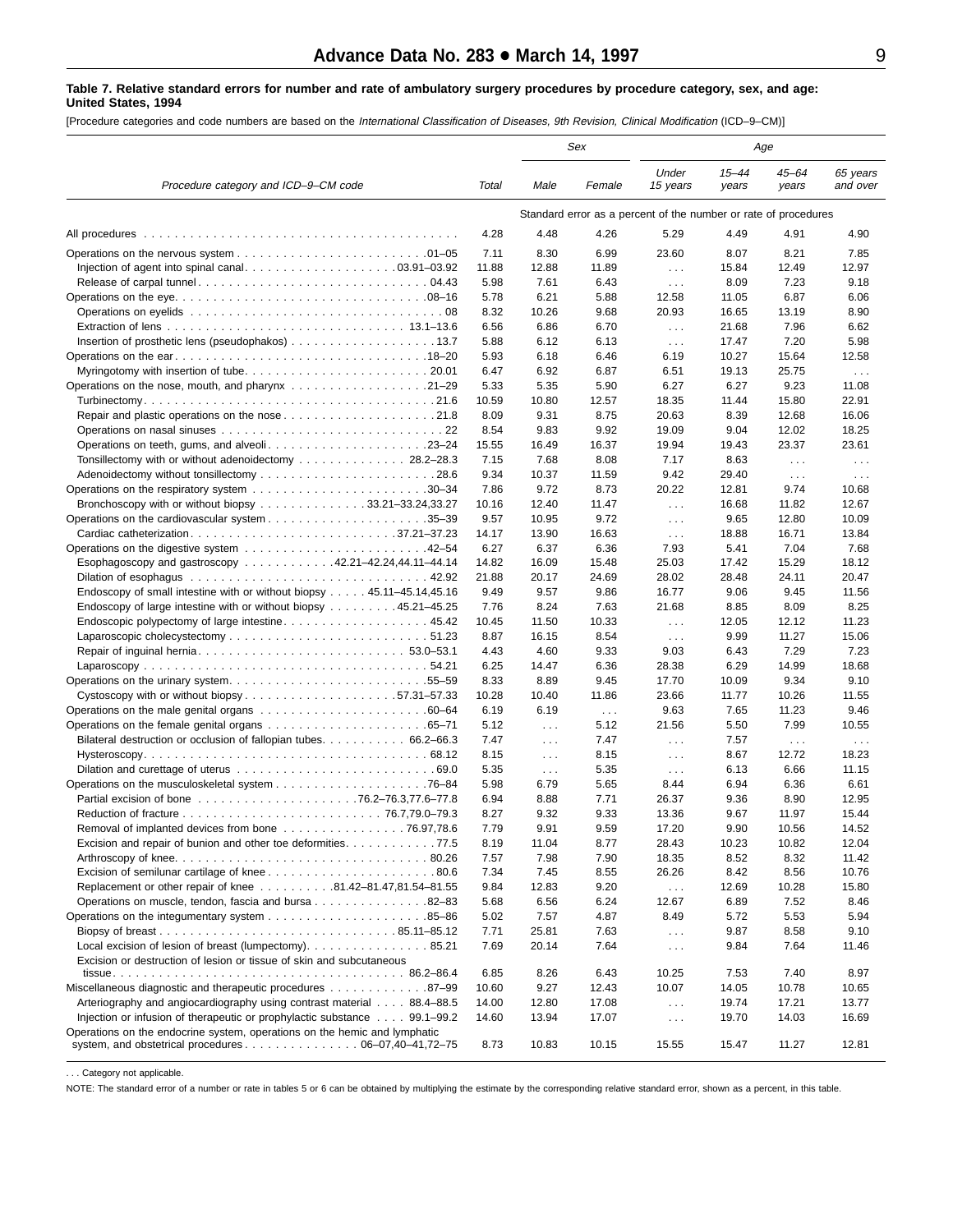# <span id="page-9-0"></span>**Table 8. Number of ambulatory surgery visits by first-listed diagnosis, sex, and age: United States, 1994**

[Diagnostic categories and code numbers are based on the International Classification of Diseases, 9th Revision, Clinical Modification (ICD–9–CM)]

|                                                                                               |              | Sex          |            | Age                 |                    |                    |                      |
|-----------------------------------------------------------------------------------------------|--------------|--------------|------------|---------------------|--------------------|--------------------|----------------------|
| Category of first-listed diagnosis and ICD-9-CM code                                          | Total        | Male         | Female     | Under<br>15 years   | $15 - 44$<br>years | $45 - 64$<br>years | 65 years<br>and over |
|                                                                                               |              |              |            | Number in thousands |                    |                    |                      |
|                                                                                               | 18,850       | 8,178        | 10,671     | 1,790               | 6,040              | 4,936              | 6,083                |
|                                                                                               | 101          | 51           | 50         | 10                  | 63                 | 19                 | *9                   |
|                                                                                               | 1,968        | 906          | 1,061      | 49                  | 397                | 641                | 880                  |
|                                                                                               | 830          | 390          | 440        | 10                  | 124                | 261                | 436                  |
|                                                                                               | 180          | 103          | 77         | $\star$             | 18                 | 47                 | 114                  |
|                                                                                               | 127          | $\pmb{\ast}$ | 125        | $\star$             | 25                 | 57                 | 45                   |
|                                                                                               | 1,009        | 453          | 556        | 36                  | 249                | 346                | 379                  |
|                                                                                               | 518          | 300          | 218        |                     | 41                 | 194                | 280                  |
|                                                                                               | 111          | 49           | 62         |                     | 47                 | 44                 | 19                   |
| Endocrine, nutritional and metabolic diseases, and immunity disorders. 240–279                | 123          | 42           | 81         | $\star$             | 42                 | 42                 | 37                   |
| Diseases of the nervous system and sense organs. 320–389                                      | 3,575        | 1,472        | 2,103      | 626                 | 400                | 582                | 1,966                |
|                                                                                               | 334<br>137   | 116<br>50    | 218<br>88  |                     | 151<br>*5          | 118<br>26          | 64<br>104            |
|                                                                                               | 1,828        | 672          | 1,156      | 6                   | 30                 | 256                | 1,536                |
|                                                                                               | 526          | 308          | 218        | 498                 | 16                 | *6                 |                      |
|                                                                                               | 736          | 387          | 350        |                     | 148                | 310                | 267                  |
| Heart disease 391-392.0,393-398,402,404,410-416,420-429                                       | 302          | 183          | 119        |                     | 26                 | 128                | 142                  |
|                                                                                               | 233          | 105          | 128        | $\star$             | 71                 | 109                | 51                   |
|                                                                                               | 878          | 421          | 457        | 321                 | 328                | 146                | 83                   |
|                                                                                               | 149          | 81           | 68         | *4                  | 105                | 29                 | $\star$              |
|                                                                                               | 122          | 56           | 66         | 15                  | 50                 | 42                 | 14                   |
|                                                                                               | 370          | 165          | 204        | 268                 | 95                 | $\star$            |                      |
|                                                                                               | 3,116        | 1,573        | 1,543      | 223                 | 888                | 928                | 1,078                |
|                                                                                               | 135          | 71           | 64         | 88                  | 37                 | *6                 |                      |
|                                                                                               | 424          | 209          | 215        | 8                   | 107                | 144                | 167                  |
|                                                                                               | 125          | 52           | 74         |                     | 27                 | 41                 | 56                   |
|                                                                                               | 368          | 143          | 225        | *4                  | 100                | 115                | 148                  |
|                                                                                               | 476          | 430          | 46         | 79                  | 151                | 114                | 131                  |
|                                                                                               | 197          | 85           | 112        | $\star$             | 83                 | 62                 | 49                   |
|                                                                                               | 320          | 135          | 184        |                     | 14                 | 91                 | 214                  |
|                                                                                               | 176          | 35           | 141        | $\star$             | 84                 | 57                 | 35                   |
|                                                                                               | 2,335        | 690          | 1,644      | 128                 | 1,043              | 683                | 481                  |
|                                                                                               | 164          | 96           | 68         |                     | 71                 | 60                 | 33                   |
|                                                                                               | 114          | 71<br>×      | 43         |                     | 24                 | 38                 | 47                   |
|                                                                                               | 176<br>233   | *5           | 174<br>228 |                     | 72<br>95           | 73<br>87           | 29<br>50             |
| Disorders of menstruation and other abnormal vaginal bleeding 626,627.0–627.1                 | 269          | $\sim 100$   | 269        |                     | 141                | 104                | 23                   |
|                                                                                               | 234          | $\sim 100$   | 234        |                     | 231                |                    | $\cdots$             |
|                                                                                               | 203          | $\sim 100$   | 203        |                     | 200                |                    | $\sim$ $\sim$        |
|                                                                                               | 476          | 224          | 252        | 34                  | 207                | 127                | 108                  |
|                                                                                               | 130          | 67           | 63         |                     | 56                 | 40                 | 25                   |
| Diseases of the musculoskeletal system and connective tissue 710–739                          | 1,693        | 738          | 955        | 43                  | 773                | 560                | 317                  |
|                                                                                               | 475          | 255          | 220        | 9                   | 240                | 148                | 77                   |
|                                                                                               | 186          | 111          | 75         |                     | 114                | 48                 | 20                   |
|                                                                                               | 114          | 59           | 55         |                     | 58                 |                    | 19                   |
|                                                                                               | 111          | 47           | 64         | $\star$             | 38                 | 37                 | 35                   |
|                                                                                               | 567          | 223          | 344        | 15                  | 264                | 200                | 87                   |
|                                                                                               | 136          | 21           | 116        | $\star$             | 44                 | 56                 | 33                   |
|                                                                                               | 227          | 115          | 112        | 96                  | 64                 | 24                 | 43                   |
|                                                                                               | 1,011        | 414          | 597        | 56                  | 324                | 316                | 314                  |
|                                                                                               | 137          | 47           | 90         |                     | 57                 | 37                 | 36                   |
|                                                                                               | 1,187        | 694          | 493        | 125                 | 577                | 301                | 184                  |
|                                                                                               | 278          | 169          | 109        | 64                  | 149                | 41                 | 24                   |
| Current tear of medial cartilage or meniscus of knee 836.0                                    | 224<br>1,068 | 149<br>402   | 75<br>666  | 52                  | 114<br>532         | 78<br>221          | 29<br>263            |
|                                                                                               | 331          | 48           | 283        |                     | 320                |                    |                      |
| Diseases of the blood and blood-forming organs, mental disorders, and certain                 |              |              |            |                     |                    |                    |                      |
| conditions originating in the perinatal period $\ldots \ldots \ldots 280-289,290-319,760-779$ | 122          | 49           | 73         | $\ast$              | 24                 | 33                 | 54                   |

\* Figure does not meet standard of reliability or precision.

. . . Category not applicable. – Quantity zero.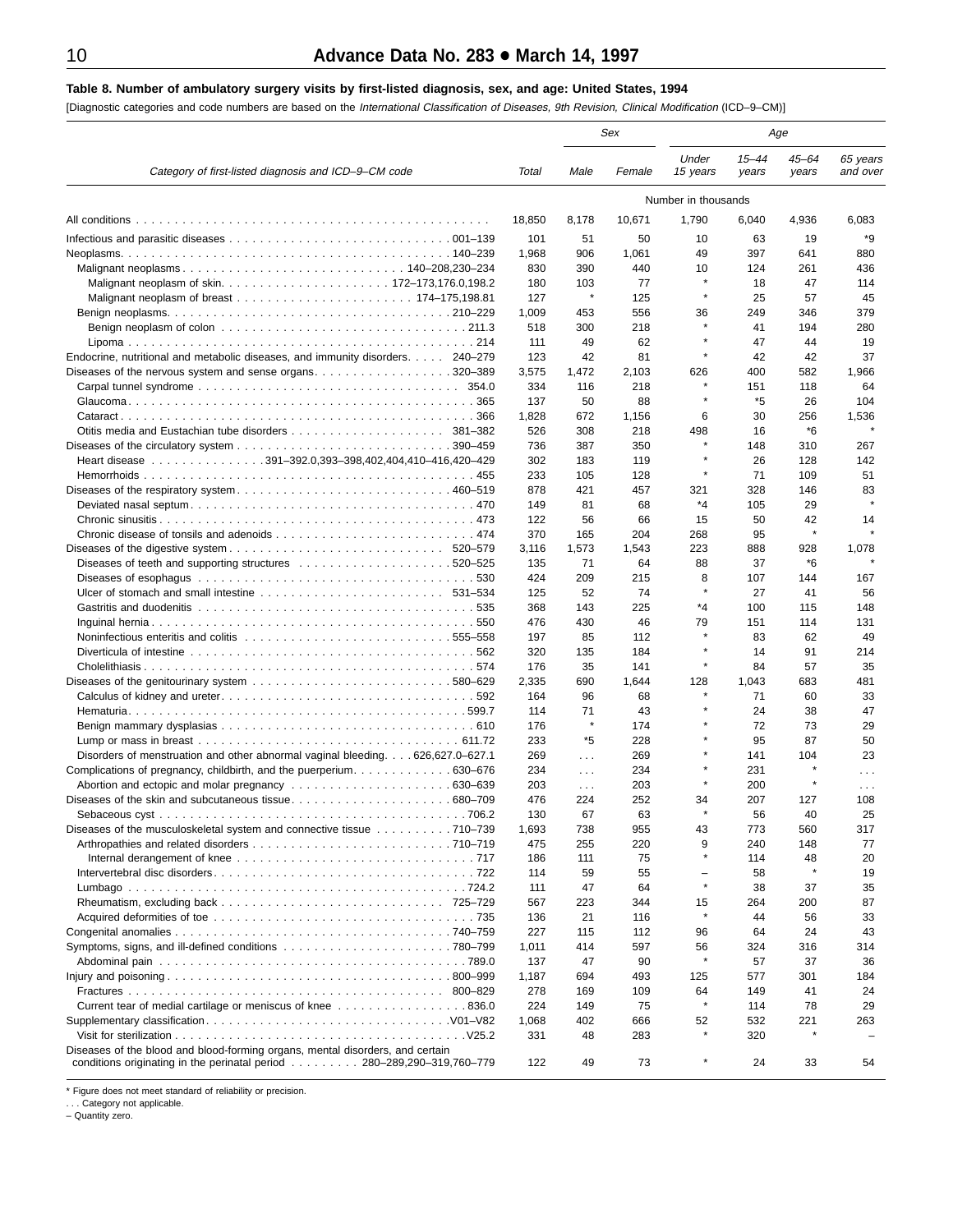#### <span id="page-10-0"></span>**Table 9. Rate of ambulatory surgery visits by first-listed diagnosis, sex, and age: United States, 1994**

[Diagnostic categories and code numbers are based on the International Classification of Diseases, 9th Revision, Clinical Modification (ICD–9–CM)]

|                                                                                                                                                           |             |                      | Sex         |                            | Age                |                    |                      |  |
|-----------------------------------------------------------------------------------------------------------------------------------------------------------|-------------|----------------------|-------------|----------------------------|--------------------|--------------------|----------------------|--|
| Category of first-listed diagnosis<br>and ICD-9-CM code                                                                                                   | Total       | Male                 | Female      | Under<br>15 years          | $15 - 44$<br>years | $45 - 64$<br>years | 65 years<br>and over |  |
|                                                                                                                                                           |             |                      |             | Rate per 10,000 population |                    |                    |                      |  |
|                                                                                                                                                           | 728.0       | 649.9                | 801.8       | 312.2                      | 513.7              | 970.7              | 1,834.5              |  |
|                                                                                                                                                           | 3.9         | 4.1                  | 3.7         | 1.7                        | 5.3                | 3.8                | *2.6                 |  |
|                                                                                                                                                           | 76.0        | 72.0                 | 79.8        | 8.6                        | 33.8               | 126.1              | 265.3                |  |
|                                                                                                                                                           | 32.1        | 31.0                 | 33.0        | 1.7                        | 10.5               | 51.3               | 131.4                |  |
|                                                                                                                                                           | 6.9         | 8.2                  | 5.8         | $\star$                    | 1.5                | 9.3                | 34.3                 |  |
|                                                                                                                                                           | 4.9         | $\pmb{\ast}$         | 9.4         | $\star$                    | 2.1                | 11.2               | 13.5                 |  |
|                                                                                                                                                           | 39.0        | 36.0                 | 41.8        | 6.2                        | 21.2               | 68.0               | 114.3                |  |
|                                                                                                                                                           | 20.0        | 23.8                 | 16.3        | $\star$                    | 3.5                | 38.1               | 84.6                 |  |
|                                                                                                                                                           | 4.3         | 3.9                  | 4.7         | $\star$                    | 4.0                | 8.7                | 5.7                  |  |
| Endocrine, nutritional and metabolic diseases, and immunity disorders. 240–279                                                                            | 4.8         | 3.3                  | 6.1         | $\star$                    | 3.6                | 8.3                | 11.1                 |  |
| Diseases of the nervous system and sense organs320–389                                                                                                    | 138.1       | 117.0                | 158.0       | 109.3                      | 34.1               | 114.4              | 593.0                |  |
|                                                                                                                                                           | 12.9        | 9.2                  | 16.4        | $\star$                    | 12.9               | 23.2               | 19.4                 |  |
|                                                                                                                                                           | 5.3         | 4.0                  | 6.6         | $\star$                    | $*0.4$             | 5.2                | 31.5                 |  |
|                                                                                                                                                           | 70.6        | 53.4                 | 86.9        | 1.1                        | 2.5                | 50.4               | 463.1<br>$\star$     |  |
|                                                                                                                                                           | 20.3        | 24.4                 | 16.4        | 86.9<br>×                  | 1.3                | $*1.3$             |                      |  |
|                                                                                                                                                           | 28.4        | 30.7                 | 26.3        | $\star$                    | 12.6               | 61.1               | 80.5                 |  |
| Heart disease 391–392.0,393–398,402,404,410–416,420–429                                                                                                   | 11.7        | 14.5                 | 9.0         | $\star$                    | 2.2                | 25.3               | 42.9                 |  |
|                                                                                                                                                           | 9.0<br>33.9 | 8.4<br>33.5          | 9.6<br>34.3 | 56.1                       | 6.0<br>27.9        | 21.5<br>28.6       | 15.3<br>25.2         |  |
|                                                                                                                                                           | 5.8         | 6.5                  | 5.1         | $*0.7$                     | 8.9                | 5.8                | $\star$              |  |
|                                                                                                                                                           | 4.7         | 4.5                  | 4.9         | 2.6                        | 4.3                | 8.3                | 4.2                  |  |
|                                                                                                                                                           | 14.3        | 13.1                 | 15.4        | 46.7                       | 8.1                | $\star$            |                      |  |
|                                                                                                                                                           | 120.3       | 125.0                | 115.9       | 38.8                       | 75.5               | 182.4              | 325.0                |  |
|                                                                                                                                                           | 5.2         | 5.6                  | 4.8         | 15.4                       | 3.1                | $*1.2$             |                      |  |
| 530                                                                                                                                                       | 16.4        | 16.6                 | 16.2        | 1.3                        | 9.1                | 28.2               | 50.3                 |  |
| Ulcer of stomach and small intestine 531–534                                                                                                              | 4.8         | 4.1                  | 5.5         | $\pmb{\ast}$               | 2.3                | 8.1                | 17.0                 |  |
|                                                                                                                                                           | 14.2        | 11.3                 | 16.9        | *0.7                       | 8.5                | 22.7               | 44.7                 |  |
|                                                                                                                                                           | 18.4        | 34.2                 | 3.5         | 13.8                       | 12.9               | 22.5               | 39.6                 |  |
|                                                                                                                                                           | 7.6         | 6.7                  | 8.4         |                            | 7.0                | 12.1               | 14.8                 |  |
|                                                                                                                                                           | 12.3        | 10.8                 | 13.8        | $\star$                    | 1.2                | 17.9               | 64.4                 |  |
|                                                                                                                                                           | 6.8         | 2.8                  | 10.6        | $\star$                    | 7.1                | 11.1               | 10.5                 |  |
|                                                                                                                                                           | 90.2        | 54.8                 | 123.5       | 22.2                       | 88.7               | 134.4              | 145.0                |  |
|                                                                                                                                                           | 6.3         | 7.6                  | 5.1         | $\star$                    | 6.0                | 11.7               | 9.9                  |  |
|                                                                                                                                                           | 4.4         | 5.7                  | 3.2         | $\star$                    | 2.0                | 7.6                | 14.3                 |  |
|                                                                                                                                                           | 6.8         | $\ast$               | 13.1        | $\star$                    | 6.1                | 14.3               | 8.9                  |  |
|                                                                                                                                                           | 9.0         | $*0.4$               | 17.1        | $\star$                    | 8.1                | 17.1               | 15.2                 |  |
| Disorders of menstruation and other abnormal vaginal bleeding 626,627.0–627.1                                                                             | 10.4        | $\sim$ $\sim$ $\sim$ | 20.2        | $\star$                    | 12.0               | 20.5               | 7.0                  |  |
| Complications of pregnancy, childbirth, and the puerperium. 630–676                                                                                       | 9.0         | $\sim 100$           | 17.6        | $\star$                    | 19.7               | $\star$            | $\cdots$             |  |
|                                                                                                                                                           | 7.8         | $\sim$ $\sim$ $\sim$ | 15.2        | $\star$                    | 17.0               | $\star$            | $\sim$ $\sim$ $\sim$ |  |
|                                                                                                                                                           | 18.4        | 17.8                 | 18.9        | 5.9<br>$\star$             | 17.6               | 25.0               | 32.7                 |  |
|                                                                                                                                                           | 5.0         | 5.4                  | 4.7         |                            | 4.8                | 7.9                | 7.4                  |  |
| Diseases of the musculoskeletal system and connective tissue 710–739                                                                                      | 65.4        | 58.7                 | 71.8        | 7.5                        | 65.7               | 110.1              | 95.7                 |  |
|                                                                                                                                                           | 18.3        | 20.2                 | 16.6        | 1.7<br>$\star$             | 20.4               | 29.1               | 23.3                 |  |
|                                                                                                                                                           | 7.2<br>4.4  | 8.8<br>4.7           | 5.6<br>4.1  | $\overline{\phantom{0}}$   | 9.7<br>4.9         | 9.5                | 5.9<br>5.7           |  |
|                                                                                                                                                           | 4.3         | 3.8                  | 4.8         | $\star$                    | 3.3                | 7.3                | 10.6                 |  |
|                                                                                                                                                           | 21.9        | 17.7                 | 25.8        | 2.7                        | 22.4               | 39.4               | 26.3                 |  |
|                                                                                                                                                           | 5.3         | 1.6                  | 8.7         |                            | 3.8                | 10.9               | 10.1                 |  |
|                                                                                                                                                           | 8.8         | 9.1                  | 8.4         | 16.8                       | 5.4                | 4.7                | 13.0                 |  |
|                                                                                                                                                           | 39.0        | 32.9                 | 44.8        | 9.8                        | 27.6               | 62.2               | 94.7                 |  |
|                                                                                                                                                           | 5.3         | 3.7                  | 6.7         |                            | 4.8                | 7.2                | 11.0                 |  |
|                                                                                                                                                           | 45.8        | 55.2                 | 37.0        | 21.9                       | 49.1               | 59.2               | 55.3                 |  |
|                                                                                                                                                           | 10.7        | 13.4                 | 8.2         | 11.1                       | 12.6               | 8.1                | 7.3                  |  |
| Current tear of medial cartilage or meniscus of knee 836.0                                                                                                | 8.7         | 11.9                 | 5.6         | $\star$                    | 9.7                | 15.4               | 8.8                  |  |
|                                                                                                                                                           | 41.2        | 31.9                 | 50.1        | 9.1                        | 45.2               | 43.5               | 79.2                 |  |
|                                                                                                                                                           | 12.8        | 3.8                  | 21.3        |                            | 27.2               |                    |                      |  |
| Diseases of the blood and blood-forming organs, mental disorders, and certain<br>conditions originating in the perinatal period 280–289, 290–319, 760–779 | 4.7         | 3.9                  | 5.5         | $\pmb{\ast}$               | 2.1                | 6.5                | 16.2                 |  |

\* Figure does not meet standard of reliability or precision.

. . . Category not applicable.

– Quantity zero.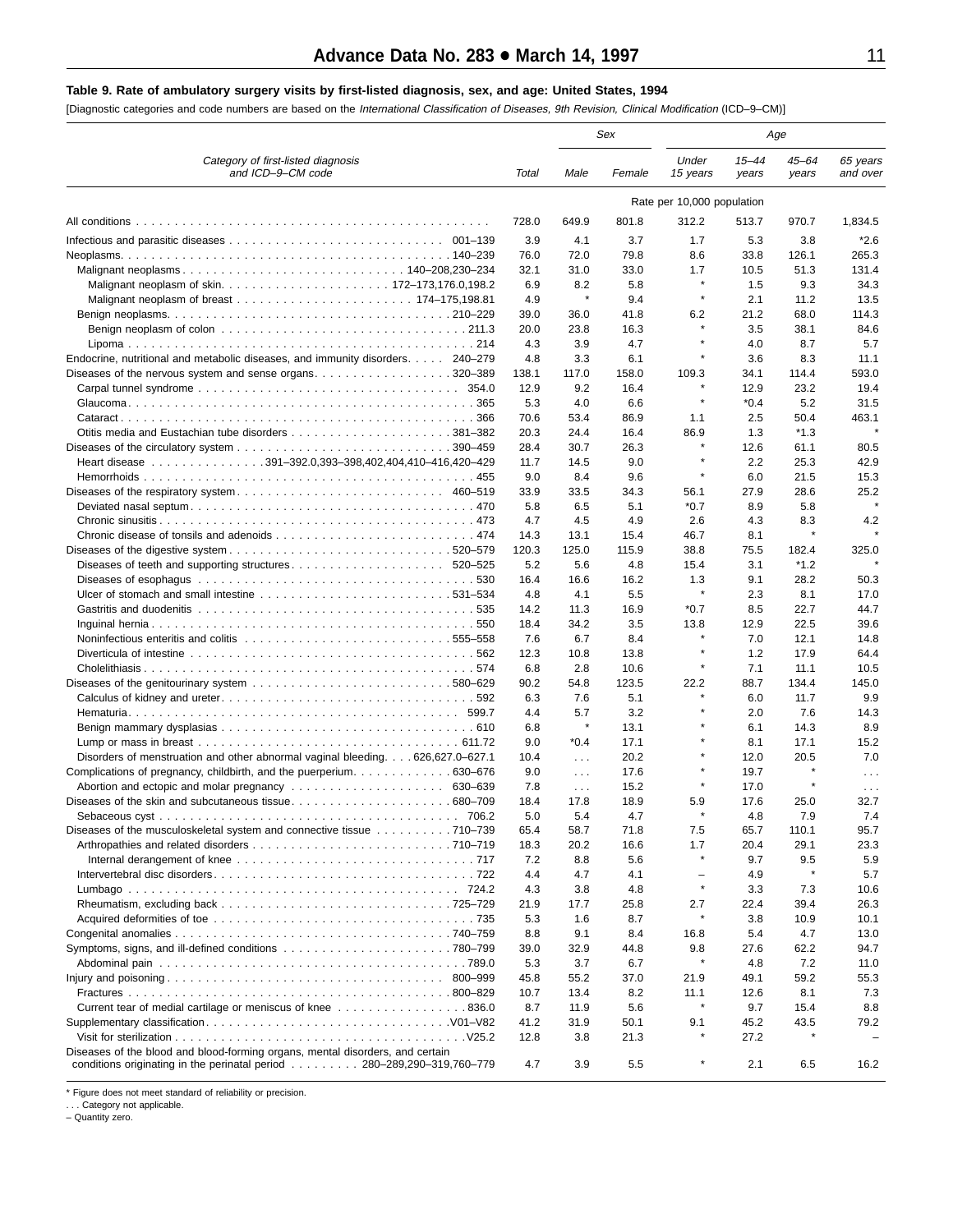#### <span id="page-11-0"></span>**Table 10. Relative standard errors for number and rate of ambulatory surgery visits by first-listed diagnoses, sex, and age: United States, 1994**

[Diagnostic categories and code numbers are based on the International Classification of Diseases, 9th Revision, Clinical Modification (ICD–9–CM)]

|                                                                                |               | Sex                      |               | Age                                                         |                    |                      |                                              |
|--------------------------------------------------------------------------------|---------------|--------------------------|---------------|-------------------------------------------------------------|--------------------|----------------------|----------------------------------------------|
| Category of first-listed diagnosis<br>and ICD-9-CM code                        | Total         | Male                     | Female        | Under<br>15 years                                           | $15 - 44$<br>years | $45 - 64$<br>years   | 65 years<br>and over                         |
|                                                                                |               |                          |               | Standard error as a percent of the number or rate of visits |                    |                      |                                              |
| All conditions                                                                 | 4.28          | 4.43                     | 4.28          | 5.21                                                        | 4.48               | 4.68                 | 5.01                                         |
|                                                                                | 7.41          | 9.93                     | 11.04         | 20.49                                                       | 8.84               | 21.84                | 25.91                                        |
|                                                                                | 5.50          | 6.30                     | 5.56          | 8.34                                                        | 6.45               | 6.37                 | 6.38                                         |
|                                                                                | 5.60          | 6.92                     | 5.53          | 19.38                                                       | 7.90               | 6.62                 | 6.74                                         |
|                                                                                | 7.99          | 9.40                     | 9.21          | $\sim$ $\sim$                                               | 16.41              | 10.71                | 9.66                                         |
|                                                                                | 7.78          | $\sim 100$               | 7.55          | $\sim$ $\sim$                                               | 14.48              | 11.40                | 11.07                                        |
|                                                                                | 7.02          | 8.31                     | 7.03          | 9.36                                                        | 7.76               | 8.51                 | 9.02                                         |
|                                                                                | 9.80          | 10.70                    | 9.62          | $\sim 100$                                                  | 13.40              | 10.49                | 10.46                                        |
|                                                                                | 9.52          | 13.19                    | 12.22         | $\sim 100$                                                  | 15.65              | 13.34                | 16.34                                        |
| Endocrine, nutritional and metabolic diseases, and immunity disorders. 240–279 | 9.06          | 12.87                    | 10.57         | $\sim 100$                                                  | 14.28              | 11.80                | 14.34                                        |
| Diseases of the nervous system and sense organs. 320–389                       | 4.79          | 4.88                     | 4.95          | 5.74                                                        | 6.20               | 5.39                 | 6.06                                         |
|                                                                                | 5.94          | 7.49                     | 6.37          | $\sim$ $\sim$                                               | 7.72               | 7.21                 | 9.29                                         |
|                                                                                | 13.61         | 14.86                    | 14.94         | $\sim 100$                                                  | 23.91              | 19.14                | 14.08                                        |
| 366                                                                            | 6.54          | 6.83                     | 6.71          | 26.87                                                       | 11.85              | 7.85<br>22.61        | 6.56                                         |
|                                                                                | 6.13<br>9.04  | 6.73<br>9.10             | 6.53<br>9.78  | 6.25                                                        | 16.02<br>8.70      | 11.04                | $\sim$ $\sim$<br>10.56                       |
| Heart disease 391-392.0,393-398,402,404,410-416,420-429                        | 14.93         | 14.19                    | 17.98         | $\sim 100$                                                  | 18.97              | 18.10                | 14.87                                        |
|                                                                                | 9.22          | 10.49                    | 10.21         | $\sim 100$<br>$\sim 100$                                    | 10.69              | 10.79                | 12.81                                        |
|                                                                                | 5.97          | 6.56                     | 6.44          | 6.55                                                        | 6.64               | 9.32                 | 10.27                                        |
|                                                                                | 8.15          | 10.23                    | 10.14         | 20.06                                                       | 8.52               | 13.26                | $\sim$ $\sim$ $\sim$                         |
|                                                                                | 9.45          | 12.92                    | 11.00         | 16.53                                                       | 10.80              | 13.52                | 20.86                                        |
|                                                                                | 7.02          | 7.55                     | 8.53          | 7.10                                                        | 9.13               | $\sim 100$           | $\sim$ $\sim$ $\sim$                         |
|                                                                                | 5.97          | 5.44                     | 6.89          | 9.13                                                        | 5.71               | 6.62                 | 7.73                                         |
| Diseases of teeth and supporting structures520–525                             | 14.87         | 15.27                    | 16.78         | 18.77                                                       | 22.39              | 22.65                | $\sim$ $\sim$ $\sim$                         |
|                                                                                | 11.84         | 12.46                    | 12.21         | 25.69                                                       | 12.79              | 11.69                | 14.07                                        |
|                                                                                | 9.68          | 11.41                    | 11.17         | $\sim 100$                                                  | 15.26              | 15.36                | 12.66                                        |
|                                                                                | 10.61         | 11.17                    | 11.31         | 29.18                                                       | 11.46              | 13.51                | 12.88                                        |
|                                                                                | 4.50          | 4.69                     | 9.75          | 9.25                                                        | 6.36               | 7.28                 | 7.39                                         |
| Noninfectious enteritis and colitis 555–558                                    | 9.36          | 12.29                    | 8.94          | $\sim 100$                                                  | 9.79               | 12.85                | 15.63                                        |
|                                                                                | 10.37         | 11.57                    | 10.91         | $\sim$                                                      | 21.17              | 12.45                | 10.62                                        |
|                                                                                | 7.84          | 14.02                    | 7.94          | $\sim$                                                      | 9.89               | 9.58                 | 12.97                                        |
|                                                                                | 5.62          | 7.34                     | 5.46          | 10.34                                                       | 5.49               | 6.02                 | 8.65                                         |
|                                                                                | 11.98         | 12.51                    | 14.04         | $\ldots$                                                    | 15.14              | 13.39                | 15.10                                        |
|                                                                                | 14.45         | 13.57                    | 19.19         | $\sim 100$                                                  | 22.94              | 15.57                | 17.39                                        |
|                                                                                | 11.66         | $\sim 100$               | 11.69         | $\sim$ $\sim$ $\sim$                                        | 14.35              | 11.83                | 13.47                                        |
| Disorders of menstruation and other abnormal vaginal bleeding 626,627.0–627.1  | 10.60<br>6.61 | 29.37                    | 10.69<br>6.61 | $\sim 100$                                                  | 11.59<br>8.47      | 12.19<br>8.05        | 13.66<br>14.51                               |
| Complications of pregnancy, childbirth, and the puerperium. 630–676            | 8.66          | $\sim 100$<br>$\sim 100$ | 8.66          | $\sim$<br>$\sim 100$                                        | 8.67               | $\sim 100$           |                                              |
|                                                                                | 9.16          | $\sim 100$               | 9.16          | $\sim$ $\sim$ $\sim$                                        | 9.18               | $\sim$ $\sim$ $\sim$ | $\sim$ $\sim$ $\sim$<br>$\sim$ $\sim$ $\sim$ |
|                                                                                | 7.96          | 9.16                     | 8.13          | 15.57                                                       | 8.69               | 9.17                 | 11.63                                        |
|                                                                                | 12.41         | 13.15                    | 14.96         |                                                             | 12.24              | 14.52                | 14.66                                        |
| Diseases of the musculoskeletal system and connective tissue 710–739           | 6.23          | 6.28                     | 6.56          | 11.99                                                       | 6.30               | 7.58                 | 7.29                                         |
|                                                                                | 6.40          | 6.40                     | 7.90          | 21.92                                                       | 7.23               | 7.89                 | 10.64                                        |
|                                                                                | 7.45          | 8.10                     | 9.41          | $\sim$ $\sim$ $\sim$                                        | 8.58               | 9.31                 | 17.28                                        |
|                                                                                | 22.81         | 23.71                    | 23.52         | $\sim 100$                                                  | 23.40              | $\sim 100$           | 22.12                                        |
|                                                                                | 13.74         | 14.30                    | 14.97         | $\sim 100$                                                  | 16.63              | 15.30                | 13.97                                        |
|                                                                                | 5.53          | 6.85                     | 6.69          | 14.32                                                       | 6.26               | 7.55                 | 9.25                                         |
|                                                                                | 8.15          | 12.88                    | 8.56          | $\sim$ $\sim$                                               | 11.94              | 9.55                 | 12.57                                        |
|                                                                                | 8.16          | 8.82                     | 9.97          | 11.69                                                       | 12.09              | 15.49                | 15.73                                        |
|                                                                                | 13.49         | 12.88                    | 14.14         | 16.05                                                       | 15.30              | 13.61                | 13.29                                        |
|                                                                                | 12.13         | 15.76                    | 11.89         | $\sim$ $\sim$                                               | 13.44              | 15.35                | 19.19                                        |
|                                                                                | 5.95          | 6.40                     | 6.48          | 8.04                                                        | 7.32               | 6.40                 | 7.13                                         |
|                                                                                | 6.77          | 7.51                     | 8.20          | 10.58                                                       | 8.44               | 9.43                 | 13.15                                        |
| Current tear of medial cartilage or meniscus of knee 836.0                     | 8.85          | 8.66                     | 11.17         | $\sim 100$                                                  | 9.67               | 10.45                | 16.14                                        |
|                                                                                | 10.59         | 13.83                    | 9.37          | 25.28                                                       | 8.03               | 13.08                | 15.50                                        |
| Diseases of the blood and blood-forming organs, mental disorders, and certain  | 7.36          | 16.07                    | 7.78          | $\sim$                                                      | 7.27               | $\sim$ $\sim$ $\sim$ | $\sim$ $\sim$ $\sim$                         |
| conditions originating in the perinatal period 280–289,290–319,760–779         | 12.96         | 13.57                    | 16.47         | $\sim$                                                      | 17.46              | 16.97                | 14.84                                        |

. . . Category not applicable.

NOTE: The standard error of a number or rate in tables 8 or 9 can be obtained by multiplying the estimate by the corresponding relative standard error, shown as a percent, in this table.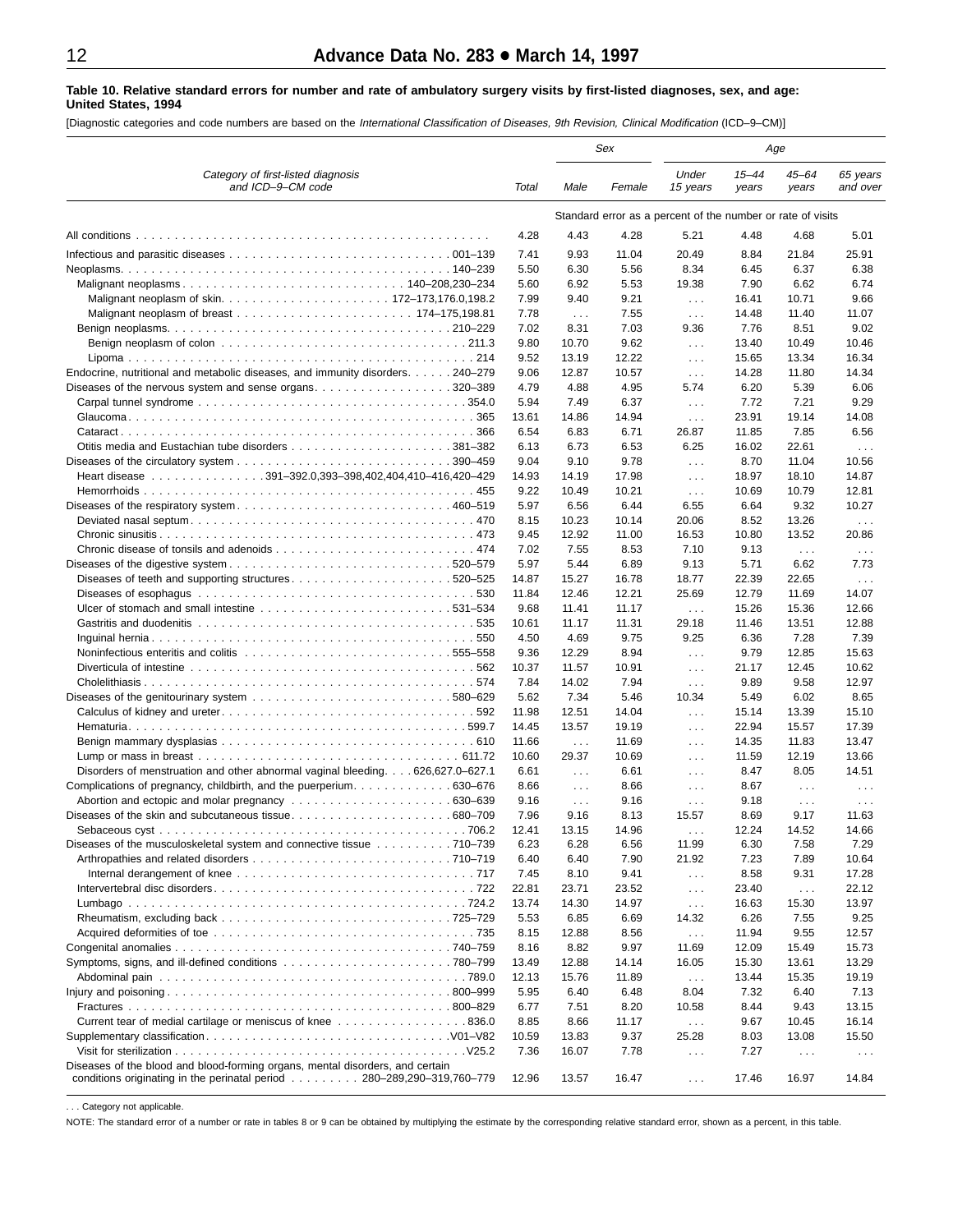<span id="page-12-0"></span>

|                                    |                                            |                                                                                     |     |                                                                                                                                          | OMB No. 0920-0334: Approval Expires 12/31/96                                                                                                                                                                                                                                                                                                                                                                                                                                                                                                                                              |  |  |  |
|------------------------------------|--------------------------------------------|-------------------------------------------------------------------------------------|-----|------------------------------------------------------------------------------------------------------------------------------------------|-------------------------------------------------------------------------------------------------------------------------------------------------------------------------------------------------------------------------------------------------------------------------------------------------------------------------------------------------------------------------------------------------------------------------------------------------------------------------------------------------------------------------------------------------------------------------------------------|--|--|--|
|                                    |                                            | Management and Budget; Paper Reduction Project (0920-0334), Washington, DC 20503.   |     | Public reporting burden for this collection of information is estimated to average 12 minutes per response. Send comments regarding this | NOTICE - All information which would permit identification of an individual or an establishment will be held confidential, will be used only by<br>persons engaged in and for the purposes of the survey, and will not be disclosed or released to other persons or used for any other purpose.<br>burden estimate or any other aspect of this collection of information including suggestions for reducing this burden to PHS Reports Clearance<br>Officer: Atten: PRA: Hubert H. Humphrey Building, Room 721-B; 200 Independence Avenue, SW; Washington, DC 20201, and to the Office of |  |  |  |
| FORM NSAS-5                        |                                            |                                                                                     |     |                                                                                                                                          |                                                                                                                                                                                                                                                                                                                                                                                                                                                                                                                                                                                           |  |  |  |
| $(12 - 14 - 93)$                   |                                            | U.S. DEPARTMENT OF COMMERCE<br><b>BUREAU OF THE CENSUS</b>                          |     |                                                                                                                                          |                                                                                                                                                                                                                                                                                                                                                                                                                                                                                                                                                                                           |  |  |  |
|                                    |                                            | ACTING AS COLLECTING AGENT FOR<br>DEPARTMENT OF HEALTH AND HUMAN SERVICES           |     |                                                                                                                                          |                                                                                                                                                                                                                                                                                                                                                                                                                                                                                                                                                                                           |  |  |  |
|                                    |                                            | <b>U.S. PUBLIC HEALTH SERVICE</b>                                                   |     |                                                                                                                                          |                                                                                                                                                                                                                                                                                                                                                                                                                                                                                                                                                                                           |  |  |  |
|                                    |                                            | CENTERS FOR DISEASE CONTROL AND PREVENTION<br>NATIONAL CENTER FOR HEALTH STATISTICS |     |                                                                                                                                          |                                                                                                                                                                                                                                                                                                                                                                                                                                                                                                                                                                                           |  |  |  |
|                                    |                                            |                                                                                     |     | <b>NATIONAL SURVEY OF AMBULATORY SURGERY</b>                                                                                             |                                                                                                                                                                                                                                                                                                                                                                                                                                                                                                                                                                                           |  |  |  |
| <b>MEDICAL ABSTRACT</b>            |                                            |                                                                                     |     |                                                                                                                                          |                                                                                                                                                                                                                                                                                                                                                                                                                                                                                                                                                                                           |  |  |  |
| <b>A. PATIENT IDENTIFICATION</b>   |                                            |                                                                                     |     |                                                                                                                                          |                                                                                                                                                                                                                                                                                                                                                                                                                                                                                                                                                                                           |  |  |  |
| 1. Facility number                 |                                            | 2. NSAS number and list used                                                        |     | 3. Medical record number                                                                                                                 |                                                                                                                                                                                                                                                                                                                                                                                                                                                                                                                                                                                           |  |  |  |
|                                    |                                            |                                                                                     |     |                                                                                                                                          |                                                                                                                                                                                                                                                                                                                                                                                                                                                                                                                                                                                           |  |  |  |
| 4. Date of surgery                 |                                            |                                                                                     |     | <b>5. Residence ZIP Code</b>                                                                                                             |                                                                                                                                                                                                                                                                                                                                                                                                                                                                                                                                                                                           |  |  |  |
|                                    |                                            |                                                                                     |     |                                                                                                                                          |                                                                                                                                                                                                                                                                                                                                                                                                                                                                                                                                                                                           |  |  |  |
| Month                              | Day                                        | Year                                                                                |     |                                                                                                                                          |                                                                                                                                                                                                                                                                                                                                                                                                                                                                                                                                                                                           |  |  |  |
| <b>B. PATIENT CHARACTERISTICS</b>  |                                            |                                                                                     |     |                                                                                                                                          |                                                                                                                                                                                                                                                                                                                                                                                                                                                                                                                                                                                           |  |  |  |
| 6. Date of birth                   |                                            |                                                                                     |     | 7. Age (Complete only if date of birth not given)                                                                                        |                                                                                                                                                                                                                                                                                                                                                                                                                                                                                                                                                                                           |  |  |  |
| Month                              | Day                                        | Year                                                                                |     | Units                                                                                                                                    | 1□ Years 2□ Months 3□ Days                                                                                                                                                                                                                                                                                                                                                                                                                                                                                                                                                                |  |  |  |
| <b>8.</b> Sex (Mark $(X)$ one)     | 9. Race                                    |                                                                                     |     |                                                                                                                                          | 10. Ethnicity (Mark (X) one)                                                                                                                                                                                                                                                                                                                                                                                                                                                                                                                                                              |  |  |  |
| 1□ Male                            | 1□ White                                   |                                                                                     |     | 4 Asian/Pacific Islander                                                                                                                 | 1□ Hispanic origin                                                                                                                                                                                                                                                                                                                                                                                                                                                                                                                                                                        |  |  |  |
| 2 □ Female                         | $2 \Box$ Black                             |                                                                                     |     | 5 □ Other - Specify                                                                                                                      | 2 □ Non-Hispanic                                                                                                                                                                                                                                                                                                                                                                                                                                                                                                                                                                          |  |  |  |
| $3 \Box$ Not stated                |                                            | 3 □ American Indian/<br>6 □ Not stated                                              |     |                                                                                                                                          | 3 □ Not stated                                                                                                                                                                                                                                                                                                                                                                                                                                                                                                                                                                            |  |  |  |
|                                    |                                            | Eskimo/Aleut                                                                        |     |                                                                                                                                          |                                                                                                                                                                                                                                                                                                                                                                                                                                                                                                                                                                                           |  |  |  |
|                                    |                                            | 11. Status/Disposition of patient (Mark (X) appropriate box)                        |     |                                                                                                                                          |                                                                                                                                                                                                                                                                                                                                                                                                                                                                                                                                                                                           |  |  |  |
|                                    | 1 <b>E</b> Routine discharge to customary  |                                                                                     |     | 4 Admitted to hospital as inpatient                                                                                                      | 7 □ Status/Disposition                                                                                                                                                                                                                                                                                                                                                                                                                                                                                                                                                                    |  |  |  |
| residence                          |                                            |                                                                                     |     | 5 □ Surgery canceled or terminated                                                                                                       | not stated                                                                                                                                                                                                                                                                                                                                                                                                                                                                                                                                                                                |  |  |  |
|                                    | $2 \Box$ Discharge to observation status   | $6\Box$ Other – Specify $\overline{z}$                                              |     |                                                                                                                                          |                                                                                                                                                                                                                                                                                                                                                                                                                                                                                                                                                                                           |  |  |  |
|                                    | $3 \Box$ Discharge to recovery care center |                                                                                     |     |                                                                                                                                          |                                                                                                                                                                                                                                                                                                                                                                                                                                                                                                                                                                                           |  |  |  |
|                                    |                                            | <b>C. PAYMENT DATA</b>                                                              |     |                                                                                                                                          |                                                                                                                                                                                                                                                                                                                                                                                                                                                                                                                                                                                           |  |  |  |
| 12. Expected source(s) of payment  |                                            |                                                                                     |     | Principal<br>(Mark (X) one only)                                                                                                         | Other additional sources<br>(Mark $(X)$ all that apply)                                                                                                                                                                                                                                                                                                                                                                                                                                                                                                                                   |  |  |  |
|                                    |                                            |                                                                                     |     | ப                                                                                                                                        |                                                                                                                                                                                                                                                                                                                                                                                                                                                                                                                                                                                           |  |  |  |
|                                    |                                            |                                                                                     |     | □                                                                                                                                        |                                                                                                                                                                                                                                                                                                                                                                                                                                                                                                                                                                                           |  |  |  |
| Government<br><b>SOUTCOS</b>       |                                            |                                                                                     |     | □                                                                                                                                        |                                                                                                                                                                                                                                                                                                                                                                                                                                                                                                                                                                                           |  |  |  |
|                                    |                                            |                                                                                     |     | П                                                                                                                                        |                                                                                                                                                                                                                                                                                                                                                                                                                                                                                                                                                                                           |  |  |  |
|                                    |                                            | $e.$ Other government payments $\ldots \ldots \ldots \ldots \ldots \ldots$          |     | □                                                                                                                                        |                                                                                                                                                                                                                                                                                                                                                                                                                                                                                                                                                                                           |  |  |  |
|                                    |                                            | f. Blue Cross/Blue Shield                                                           |     | П                                                                                                                                        |                                                                                                                                                                                                                                                                                                                                                                                                                                                                                                                                                                                           |  |  |  |
| <b>Private</b><br>sources          |                                            |                                                                                     |     | П                                                                                                                                        |                                                                                                                                                                                                                                                                                                                                                                                                                                                                                                                                                                                           |  |  |  |
|                                    |                                            | h. Other private or commercial insurance                                            |     | П                                                                                                                                        |                                                                                                                                                                                                                                                                                                                                                                                                                                                                                                                                                                                           |  |  |  |
| <b>Other</b>                       |                                            |                                                                                     |     | □                                                                                                                                        |                                                                                                                                                                                                                                                                                                                                                                                                                                                                                                                                                                                           |  |  |  |
| <b>SOUTCOS</b>                     |                                            |                                                                                     |     | □                                                                                                                                        |                                                                                                                                                                                                                                                                                                                                                                                                                                                                                                                                                                                           |  |  |  |
|                                    |                                            | ( <b>k.</b> Other – <i>Specify</i> _______________________________                  |     | П                                                                                                                                        |                                                                                                                                                                                                                                                                                                                                                                                                                                                                                                                                                                                           |  |  |  |
|                                    | $\Box$ No source of payment indicated      |                                                                                     |     |                                                                                                                                          |                                                                                                                                                                                                                                                                                                                                                                                                                                                                                                                                                                                           |  |  |  |
| 13a. Billing number (If necessary) |                                            | 13b. Total charges:                                                                 |     |                                                                                                                                          |                                                                                                                                                                                                                                                                                                                                                                                                                                                                                                                                                                                           |  |  |  |
|                                    |                                            | \$                                                                                  | .00 | $\Box$ Not available                                                                                                                     |                                                                                                                                                                                                                                                                                                                                                                                                                                                                                                                                                                                           |  |  |  |

(OVER)

**Figure 5. Medical abstract for the National Survey of Ambulatory Surgery, 1994.**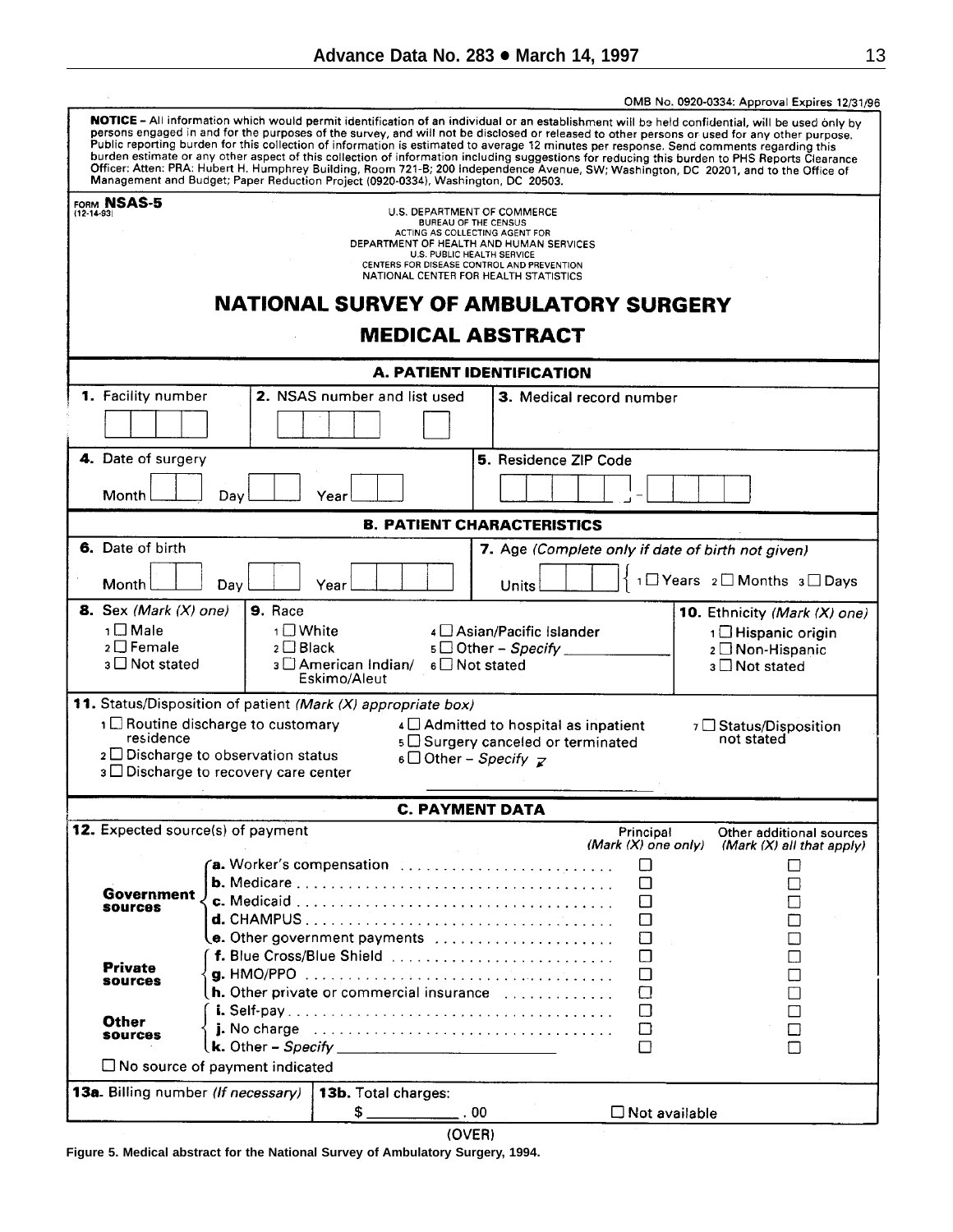|                                |                                                                           | <b>D. SURGICAL VISIT DATA</b> |                         |                                                                                                                                                                               |
|--------------------------------|---------------------------------------------------------------------------|-------------------------------|-------------------------|-------------------------------------------------------------------------------------------------------------------------------------------------------------------------------|
| <b>14. Time</b>                |                                                                           |                               | <b>Not</b><br>available | 15. Type of anesthesia                                                                                                                                                        |
|                                |                                                                           |                               |                         | (Mark $(X)$ all that apply)                                                                                                                                                   |
|                                | a. Time in to operating room                                              | a.m.<br>p.m.                  | П                       | <b>b.</b> IV sedation $\ldots \ldots \ldots \ldots \ldots \square$                                                                                                            |
|                                | <b>b.</b> Time surgery began                                              | a.m.<br>p.m.                  | П                       | d. Regional                                                                                                                                                                   |
|                                |                                                                           | a.m.                          |                         |                                                                                                                                                                               |
|                                | c. Time surgery ended                                                     | p.m.                          | П                       | $\cdot$ (2) Spinal $\ldots \ldots \ldots \ldots \ldots \ldots \ldots \square$<br>(3) Retrobulbar block $\square$<br>(4) Peribulbar block $\ldots \ldots \ldots \ldots \ldots$ |
|                                | d. Time out of operating room                                             | a.m.<br>p.m.                  | т                       | (5) Block $\ldots \ldots \ldots \ldots \ldots \ldots \ldots \square$                                                                                                          |
|                                | e. Time in to postoperative care                                          | a.m.<br>p.m.                  | ⊓                       |                                                                                                                                                                               |
|                                | f. Time out of postoperative care                                         | a.m.<br>p.m.                  | П                       |                                                                                                                                                                               |
|                                | <b>16.</b> Anesthesia administered by $-$ (Mark (X) all that apply)       |                               |                         |                                                                                                                                                                               |
| 1 Anesthesiologist             | 2 CRN/ 'Certified Registered Nurse Anesthetist)                           |                               |                         | 3 □ Surgeon/Other physician<br>4 Not stated/Not specified                                                                                                                     |
|                                |                                                                           |                               | <b>E. MEDICAL DATA</b>  |                                                                                                                                                                               |
|                                | 17. Final diagnoses (including E- code diagnoses) - Narrative description |                               |                         | Optional-                                                                                                                                                                     |
|                                |                                                                           |                               |                         | ICD-9-CM Nos.                                                                                                                                                                 |
| Principal                      | 1.                                                                        |                               |                         |                                                                                                                                                                               |
| Other/<br><b>Additional</b>    | 2.                                                                        |                               |                         |                                                                                                                                                                               |
|                                | 3.                                                                        |                               |                         |                                                                                                                                                                               |
|                                | 4.                                                                        |                               |                         |                                                                                                                                                                               |
|                                | 5.                                                                        |                               |                         |                                                                                                                                                                               |
|                                | 6.                                                                        |                               |                         |                                                                                                                                                                               |
|                                |                                                                           |                               |                         |                                                                                                                                                                               |
|                                | 18. Surgical and diagnostic procedures - Narrative description            |                               |                         | Optional-<br>Optional-<br>ICD-9-CM Nos.<br>CPT-4 Nos.                                                                                                                         |
| Principal                      | 1.                                                                        |                               |                         |                                                                                                                                                                               |
| Other/<br>Additional           | 2.                                                                        |                               |                         |                                                                                                                                                                               |
|                                | 3.                                                                        |                               |                         |                                                                                                                                                                               |
|                                | 4.                                                                        |                               |                         |                                                                                                                                                                               |
|                                | 5.                                                                        |                               |                         |                                                                                                                                                                               |
|                                | 6.                                                                        |                               |                         |                                                                                                                                                                               |
| $\square$ None<br>Completed by |                                                                           |                               |                         | Date<br>FR code<br><b>OFFICE</b>                                                                                                                                              |
|                                |                                                                           |                               |                         | <b>USE</b>                                                                                                                                                                    |
| Page 2                         |                                                                           |                               |                         | <b>ONLY</b><br>FORM NSAS-5 (12-14-93)                                                                                                                                         |

\*U.S.GPO:1994-550-060/80377

**Figure 5. Medical abstract for the National Survey of Ambulatory Surgery, 1994—Con.**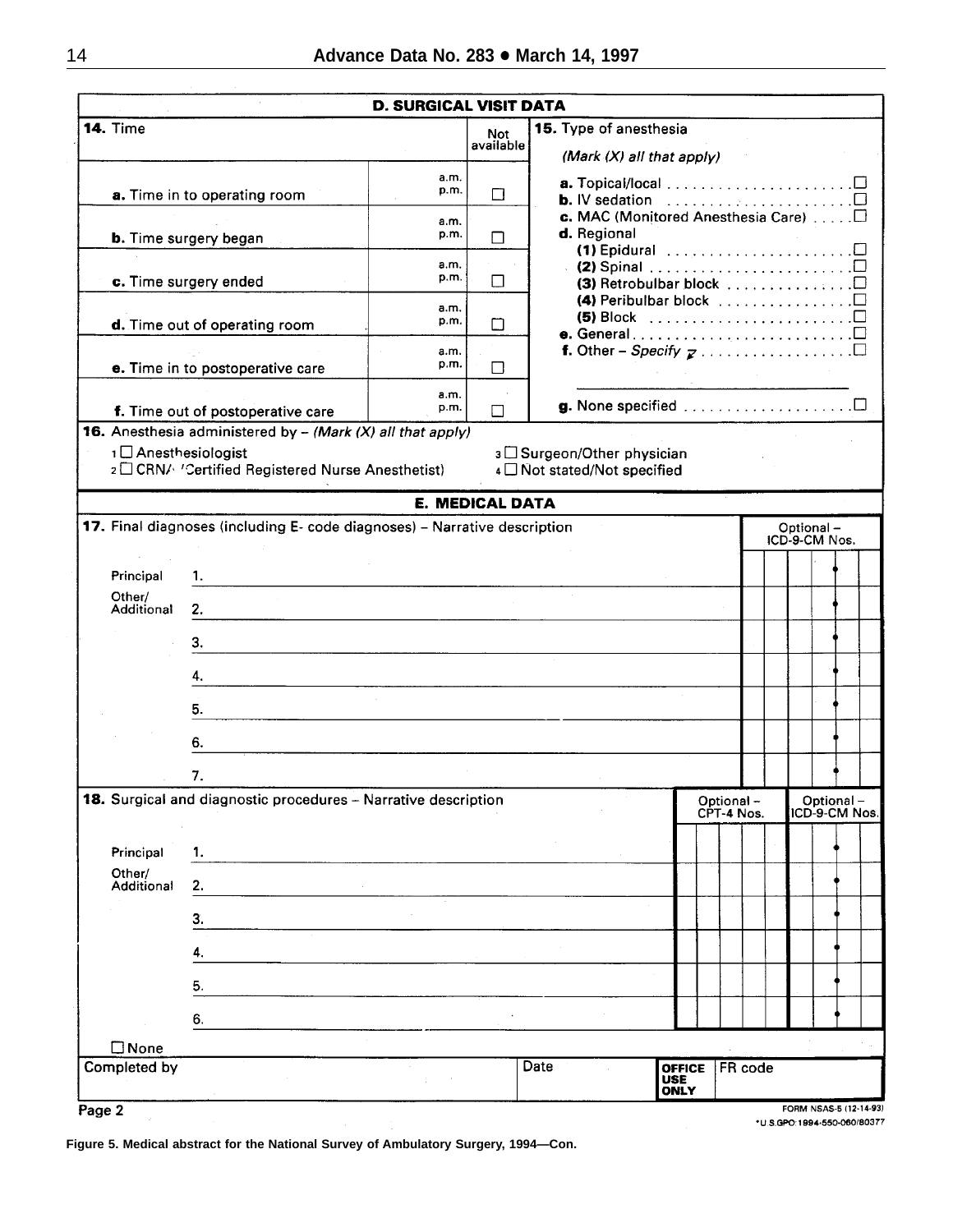with rates or percents calculated from rounded data.

The population estimates used in computing rates are for the U.S. civilian population, including institutionalized persons, as of July 1, 1994. These estimates were provided by the U.S. Bureau of the Census and are consistent with population estimates published in *Current Population Reports* .

### **Tests of significance**

In this report, statistical inference is based on the two-sided *t*-test with a critical value of 1.96 (0.05 level of significance). Terms such as ''higher'' and ''less'' indicate that differences are statistically significant. Terms such as "similar" or "no difference" mean that no statistically significant difference exits between the estimates being compared. A lack of comment on the difference between any two estimates does not mean that the difference was tested and found not to be significant.

# **References**

- 1. New surgical technologies reshape hospital strategies. Hospitals 66(9):30–36, 38, 40–42. 1992.
- 2. Leader S, Moon M. Medicare trends in ambulatory surgery. Health Affairs Spring: 158–170. 1989.
- 3. Durant G. Ambulatory surgery centers: surviving, thriving into the 1990's. Medical Group Management Journal 36(2): 16–18, 20. 1989.
- 4. SMG Marketing Group, Inc. Outpatient surgery centers exceed 3 million cases. SMG Market Letter 8(5). 1994.
- 5. Graves EJ and Gillum BS. 1994 summary: National Hospital Discharge Survey. Advance data from vital and health statistics; no 278. Hyattsville, Maryland: National Center for Health Statistics. 1996.
- 6. Schappert SM. National Ambulatory Medical Care Survey: 1994 summary. Advance data from vital and health statistics; no 273. Hyattsville, Maryland: National Center for Health Statistics. 1996.
- 7. Lipkind KL. National Hospital Ambulatory Medical Care Survey: 1994, outpatient department survey. Advance data from vital and health statistics; no 276. Hyattsville, Maryland: National Center for Health Statistics. 1996.
- 8. Stussman BJ. National Hospital Ambulatory Medical Care Survey: 1994 emergency department summary. Advance data from vital and health statistics; no 275. Hyattsville, Maryland: National Center for Health Statistics. 1996.
- 9. SMG Marketing Group, Inc. Hospital Market Database. Chicago: Healthcare Information Specialists. April 1993.
- 10. SMG Marketing Group, Inc. Freestanding Outpatient Surgery Centers Database. Chicago: Healthcare Information Specialists. 1993.
- 11. Health Care Financing Administration. Provider of Services Public Use File. Baltimore: 1993.
- 12. Massey JT, Moore TF, Parsons VL, Tadros W. Design and estimation for the National Health Interview Survey, 1985–94. National Center for Health Statistics. Vital Health Stat 2 (110). 1989.
- 13. Public Health Service and Health Care Financing Administration. International Classification of Diseases, 9th Revision, Clinical Modification. Washington: Public Health Service. 4th ed. 1991.
- 14. Shah BV, Barnwell BG, Bieler GS. SUDAAN User's Manual: Software for Analysis of Correlated Data, Release 6.40. Research Triangle Park, NC: Research Triangle Institute. 1995.